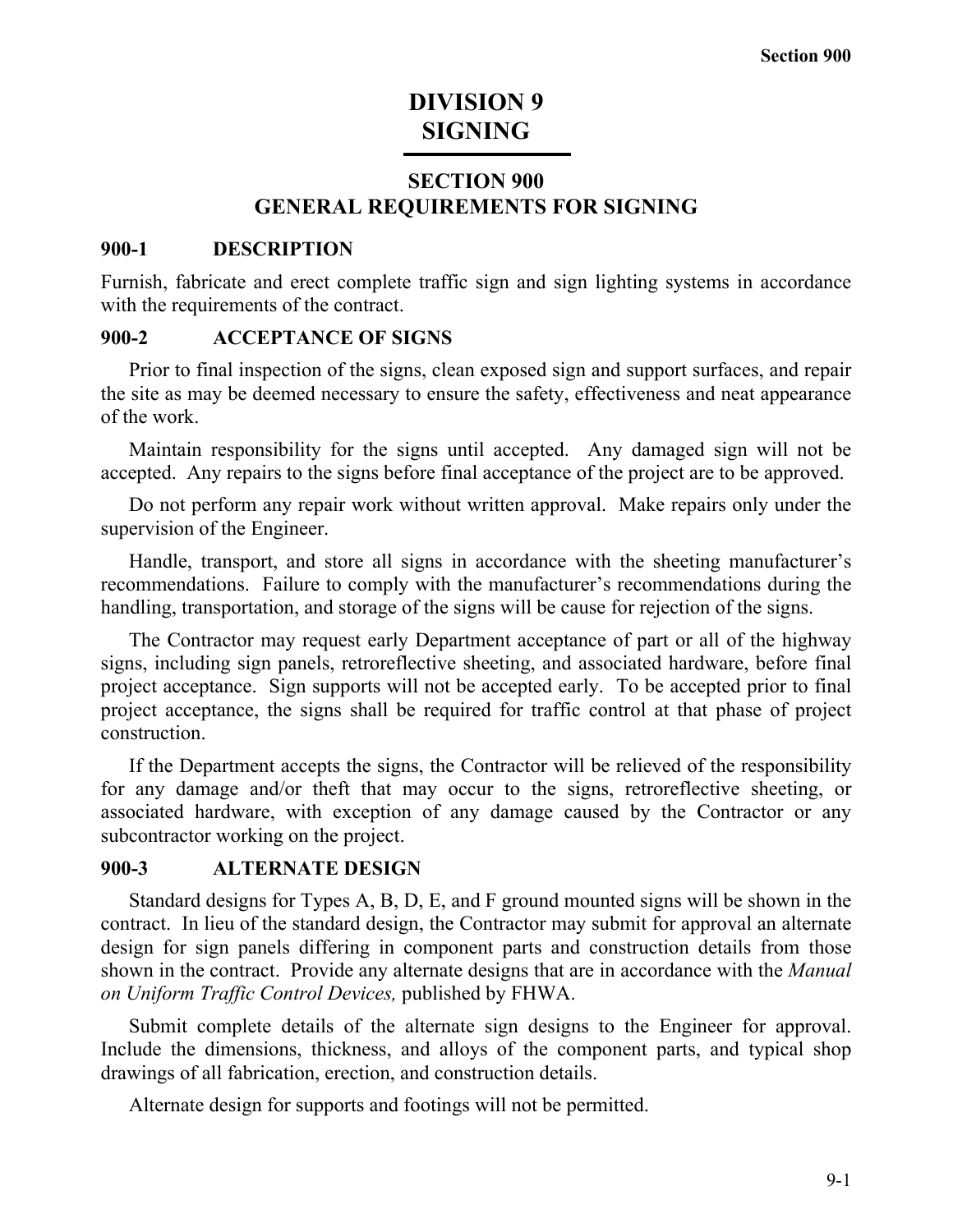#### **900-4 COVERING OF SIGNS**

Cover signs or portions of signs that have been erected on roads to traffic, but that are not yet applicable to traffic. Keep signs or portions of signs covered until instructed to remove the covering. Provide covering for entire signs by method approved by sheeting manufacturer that will prevent the messages from being read or seen during both day and night conditions and that will cause no harm to the sheeting face.

# **SECTION 901 SIGN FABRICATION**

#### **901-1 DESCRIPTION**

Fabricate and furnish signs, including sign face, supporting frames, hardware, and package the signs for shipment.

#### **901-2 MATERIALS**

Refer to Division 10:

| <b>Item</b>              | <b>Section</b> |
|--------------------------|----------------|
| Signs and Hardware       | $1092 - 1$     |
| Retroreflective Sheeting | 1092-2         |

#### **CONSTRUCTION METHODS**

#### **(A) General**

Details concerning the fabrication and erection of the signs are shown in the contract. Sign designs not shown in the contract are available from the Signing Engineer.

All items shall be fabricated to within 1/8" of exact measurements.

Scribe each sign, shield, arrow, overlay and/or blank on the back with the month and year of manufacture and the metal treater of the aluminum sheets.

Do not begin fabrication for Type A  $\&$  B signs until S dimensions verification revisions have been approved.

Provide mounting holes in the Z stringers of the signs in accordance with the details shown in the contract or approved shop drawings. Provide a space between the 'Z' bar and backing strip not greater than 1/8".

Date the erection of all signs and sign assemblies using printed self-adhesive stickers designed for punching the appropriate day, month, and year numbers with a hole punch. Place the sticker on the back of each sign in the lower corner nearest the roadway. The Sign Fabricator will provide a sufficient quantity of the stickers for each sign. Print on the back of each sign the size of that sign [e.g. 144" X 48"] with a black permanent marker with numbers a minimum of 2 inches in height and located near the self-adhesive sticker.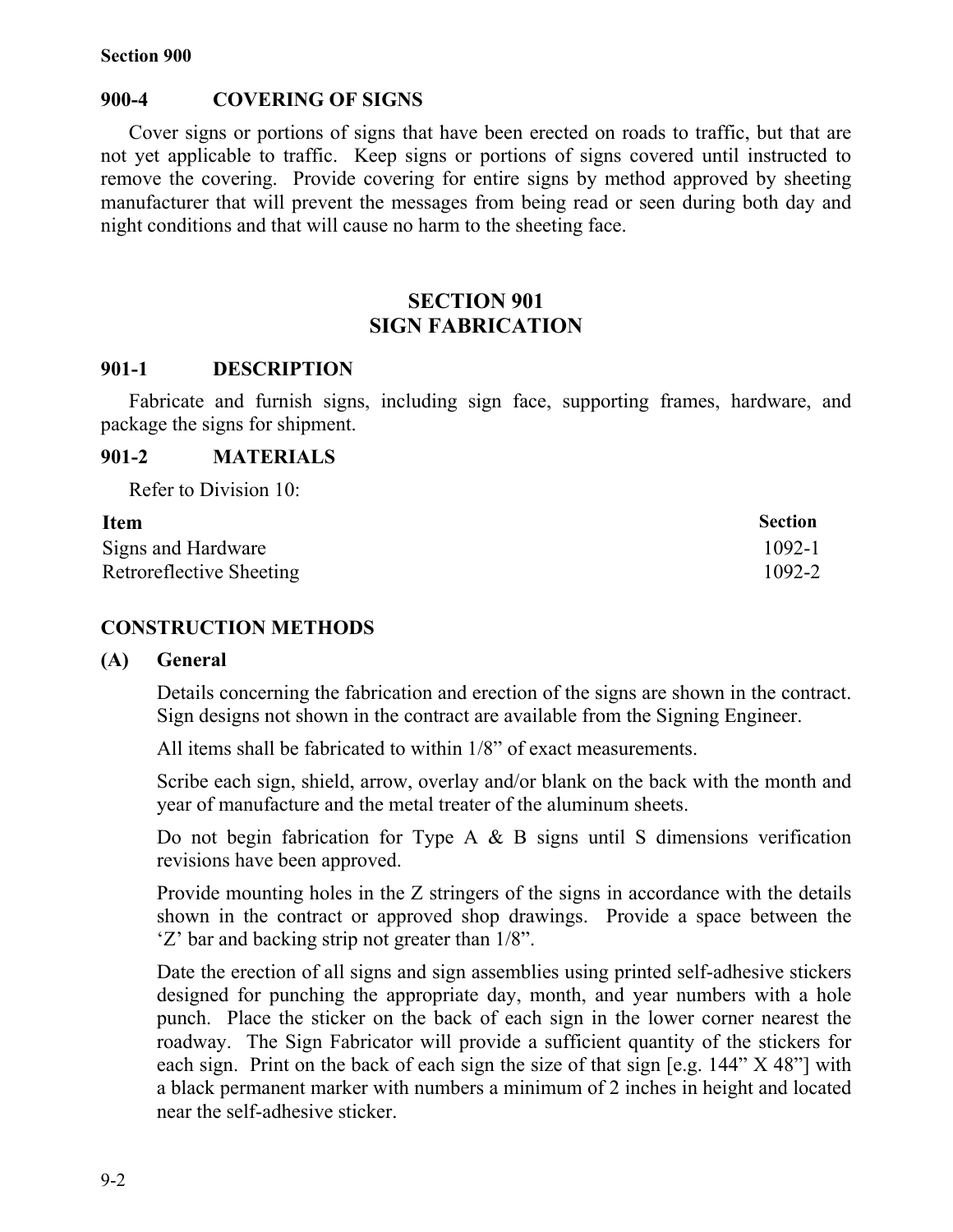## **(B) Department and Contractor Furnished Signs**

The contract will show whether the signs are to be fabricated and furnished by the Contractor or whether the Department will provide them to the Contractor.

For both Department and Contractor Furnished Signs, the Contractor provides all mounting hardware consisting of, but not limited to, backing plates, mounting bolts, washers, shims, and nuts.

The sign fabricator will provide vertical Z bars required for attaching secondary signs to the primary signs.

Confirm in writing a minimum of 4 months in advance, the actual date the Department furnished signs will be required. The signs will be made available to the Contractor for pickup at the North Carolina Department of Correction sign fabrication facility on NC 39 near Bunn, North Carolina, unless otherwise indicated in the Specifications. Provide for all transportation.

The Engineer will inspect and approve the signs before they are packaged and crated for shipment. Any inspection by the Contractor will be done at no cost to the Department. Take delivery of all signs within 60 days of the date requested or the date they are made available, whichever occurs last, and within 96 hours of receiving the first sign. The Engineer shall approve any exception to the above delivery procedure. At the time the signs are delivered to the project, provide to the Engineer one copy of the sales ticket furnished with the signs. Signs stored beyond these dates incur a storage fee of 5% of the cost of the sign per month or portion thereof.

After taking possession of the signs, be responsible for any damage and/or theft that occurs to signs prior to final acceptance by the Engineer. Comply with the reflective sheeting manufacturer's recommendations for handling, transporting, erecting, and storage of the signs. Acceptably repair or otherwise correct any damage to the signs or refabricate them at no cost to the Department. When requested by the Contractor, the Department may have the necessary repairs made, or the signs refabricated, and deduct the associated costs thereof from monies due the Contractor.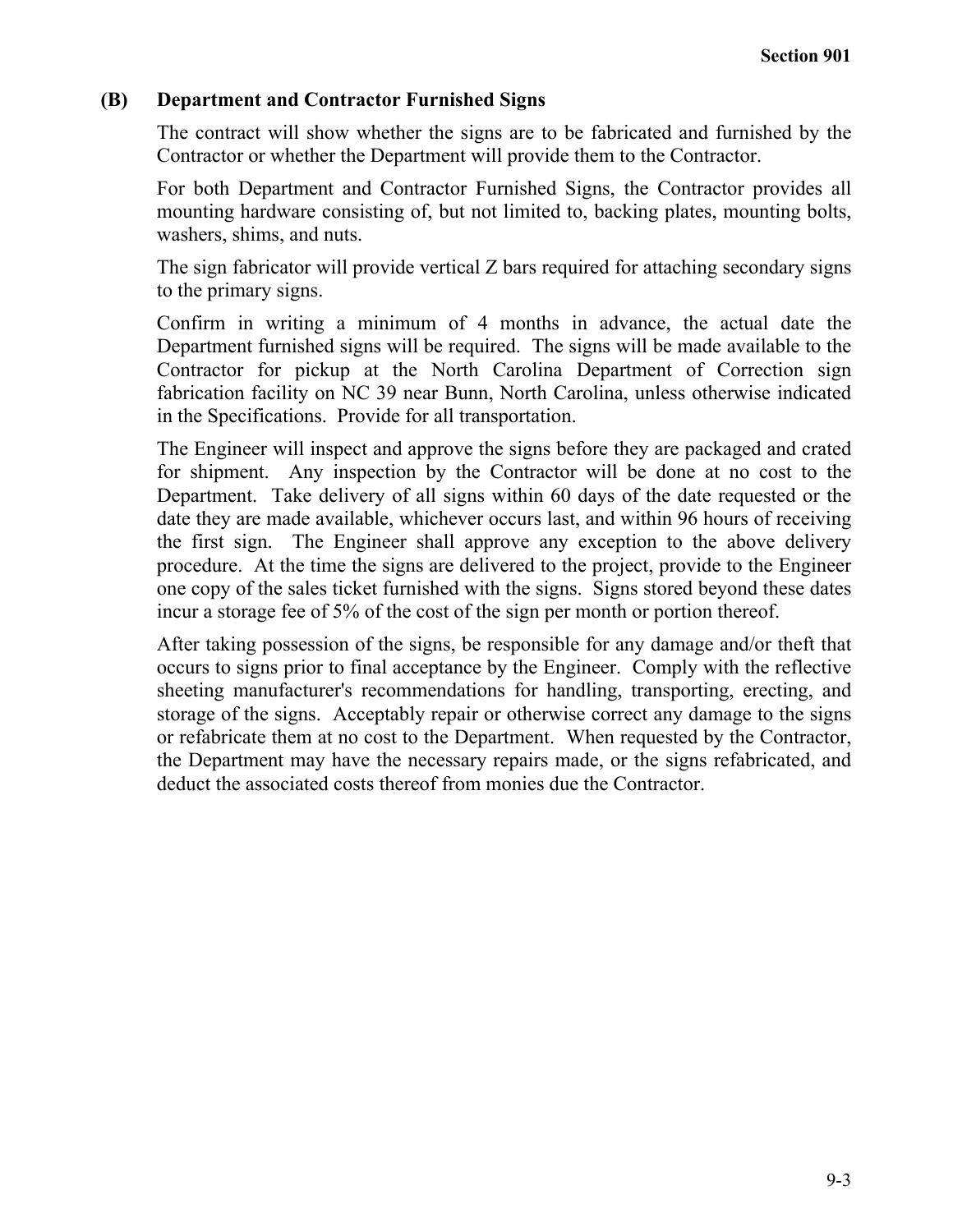## **(C) Signs**

Construct all signs, supporting frames and assemblies in accordance with the details shown in the contract.

| <b>SIGN</b><br><b>TYPE</b> | <b>VERT. AND HORIZ.</b><br><b>DIMENSIONS</b><br><b>Inches</b>                        | <b>ALUMINUM</b><br><b>PANELS</b><br>$(144" \times 48")$ | <b>HORIZANTAL</b><br><b>Z BARS</b> | <b>ALUMIMUN</b><br><b>THICKNESS</b><br><b>Inches</b> |
|----------------------------|--------------------------------------------------------------------------------------|---------------------------------------------------------|------------------------------------|------------------------------------------------------|
| $\mathbf{A}$               | 1. Vertical or Horizontal ><br>144 or<br>2. Vertical and Horizontal<br>>48           | Multiple                                                | Yes                                | 0.125                                                |
| B                          | 1. Vertical and Horizontal<br>$<$ 144, and<br>2. Vertical or Horizontal $\leq$<br>48 | Single                                                  | Yes                                | 0.125                                                |
| D                          |                                                                                      | Single                                                  | N <sub>o</sub>                     | See Table<br>$901 - 2$                               |
| E                          |                                                                                      | Single                                                  | N <sub>o</sub>                     | See Table<br>$901 - 2$                               |
| F                          |                                                                                      | Single                                                  | N <sub>0</sub>                     | See Table<br>$901 - 2$                               |

# **TABLE 901-1 SIGN TYPE PARAMETERS**

# **(1) Type A Signs**

Fabricate Type A signs from multiple 0.125" aluminum sheet increments, with welded studs for attachment to the supporting frame. Type A signs may be fabricated from multiple 0.080" aluminum sheet increments, with the use of very high bond acrylic foam tape capable of obtaining 140 psi tensile adhesion, for attachment to the supporting frame.

Use aluminum sheets with increments of 4 feet in width; except, for sign widths that are not multiples of 4 feet, a maximum of two (2) panels may be cut to less than 4 feet. No panel may be cut to less than 1 foot. Mount aluminum sheet increments vertically, and provide with backing strips at the vertical joints, held firmly in place, to keep the abutting sheets in proper alignment. Leave a minimum space of .020" to a maximum space of .032" between each panel.

Fabricate signs with a height of 12 feet or less, without horizontal joints. One horizontal joint will be permitted for signs that are more than 12 feet in height. Locate the joint near the mid-height of the sign. Construct this joint according to the details as shown in the contract.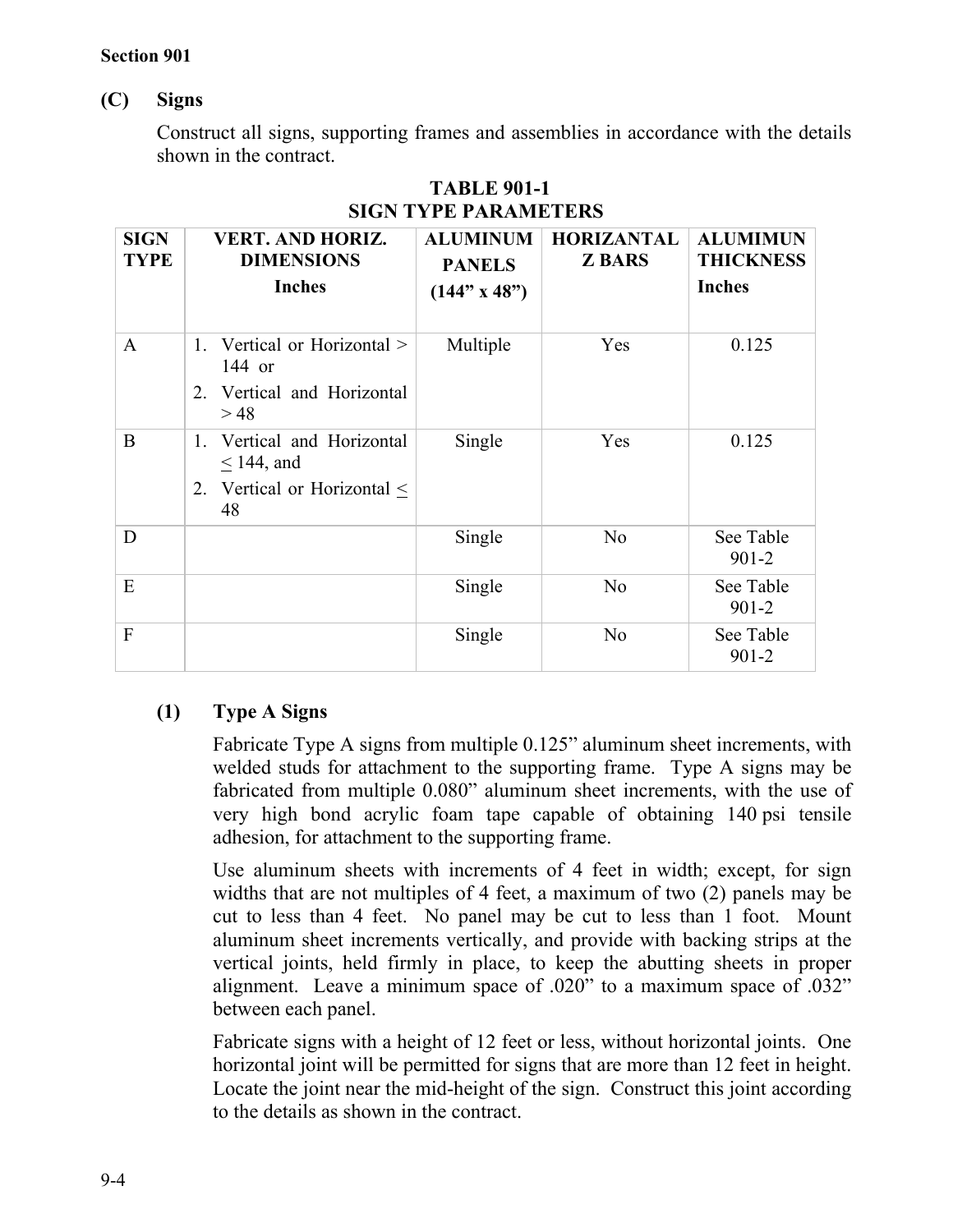## **(2) Type B Signs**

Fabricate Type B signs from single 0.125" aluminum sheets, with welded studs for attachment to the supporting frame. Type B signs may be fabricated from single 0.080" aluminum sheets, with the use of very high bond acrylic foam tape capable of obtaining 140 psi tensile adhesion, for attachment to the supporting frame

## **(3) Type D, E, F Signs and Milemarkers**

Fabricate Types D, E, F signs and milemarkers from single sheets, with holes for bolting to the supports. Construct Type D, E, F signs and milemarkers of the thickness shown in Table 901-2.

Construct Type E and F signs in accordance with the FHWA Standard Highway Signs or the NC Supplement to the MUTCD. Apply the retroreflective sheeting to the separate signs in all Types E and F sign assemblies consecutively to provide correct color matching on each completed assembly. Adequately identify each individual sign to the correct assembly. Following the erection of Types E and F sign assemblies, leave the identification markings on the individual signs until Department personnel have verified compliance with these requirements.

# **(4) Overlays for Existing Signs**

Manufacture all overlays for existing signs from 0.063" aluminum sheeting, unless otherwise required by the contract. Do not make holes for rivets in the overlays during fabrication, but instead field-drill them during the erection process.

## **(D) Aluminum**

## **(1) Thickness Requirements**

| <b>VERTICAL OR HORIZONTAL</b><br><b>DIMENSION</b><br><b>Inches</b> | <b>THICKNESS</b><br><b>Inches</b> |
|--------------------------------------------------------------------|-----------------------------------|
| $0-11.9$                                                           | 0.032                             |
| 12-35.9                                                            | 0.063                             |
| 36-47.9                                                            | 0.080                             |
| 48 and larger                                                      | 0.125                             |
| Milemarkers                                                        | 0.080                             |
| Overlays                                                           | 0.063                             |

## **TABLE 901-2**

# **ALUMINUM THICKNESS REQUIREMENTS FOR SIGNS**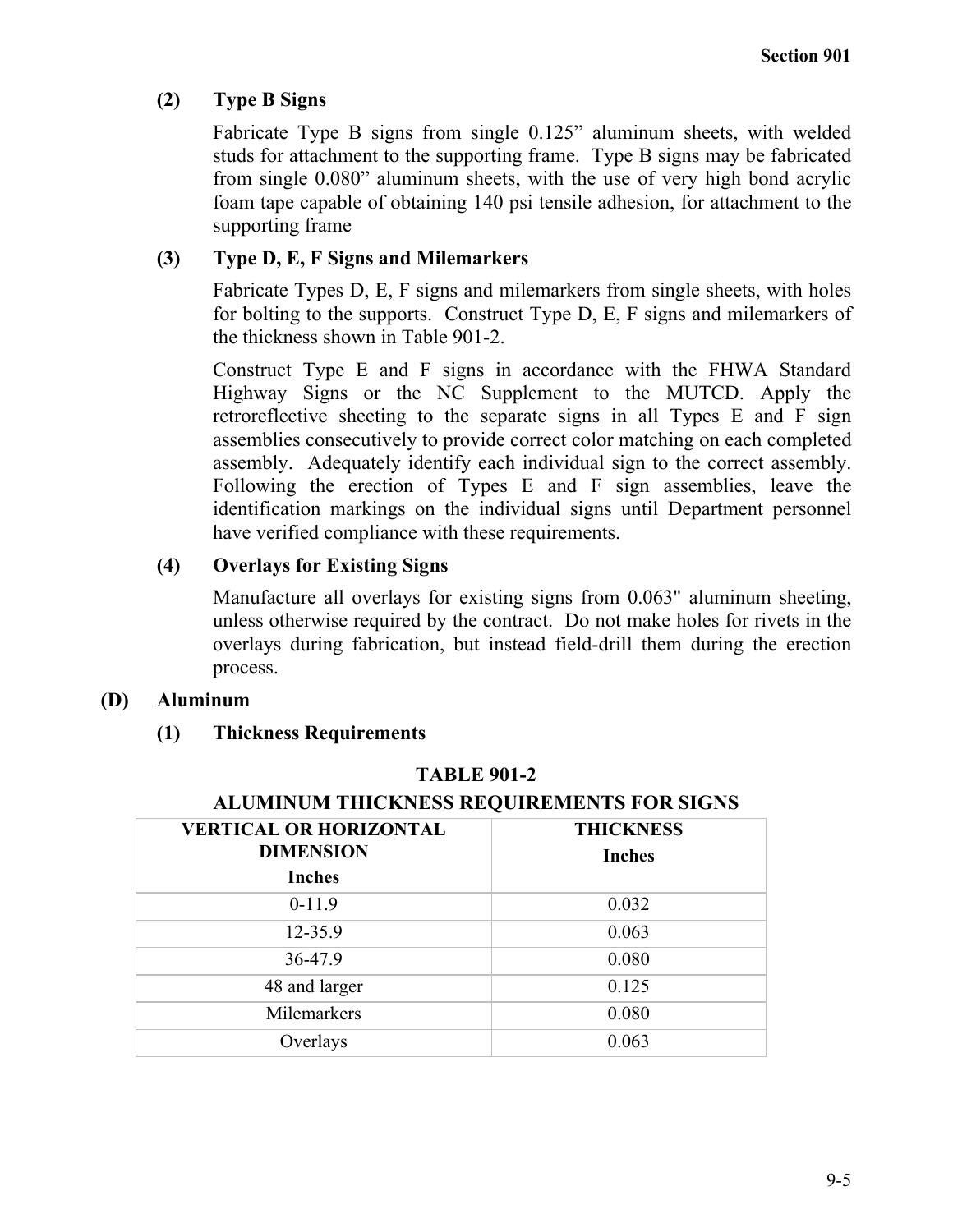# **(2) Preparation of Aluminum Sign Surfaces**

Do not handle any metal, except by appropriate handling devices or by workmen wearing clean gloves, between the beginning of the coating operations and the completion of the application of the retroreflective sheeting. Retreat aluminum sign surfaces that come into contact with grease, oils, or other contaminants prior to the application of retroreflective sheeting.

Before applying retroreflective sheeting to the aluminum, treat the aluminum sign surfaces with a chromate conversion coating. Such coating shall be applied according to the manufacturer's instruction and shall conform to ASTM B449, Class 2, and should range in color from silvery iridescent to pale yellow. The coating weight shall be 10 to 35mg per square foot (1.1 to 3.8mg per square decimeter) on the entire surface area including along the edges of the sign substrate with a median of 25mg per square foot (2.75mg per square decimeter) as the optimum coating weight. The coating shall not appear dusty when wiped with a clean, lint-free cloth and shall not show excessive buildup at edges. Sand smooth all burrs and scratches before applying retroreflective sheeting, however sheet all sanded aluminum within the same day to prevent the formation of corrosion on the metal. Do not sand or use abrasive materials on sheeted faces. Aluminum products shall be randomly tested.

# **(E) Supporting Frames**

Use supporting frames for Types A and B signs consisting of 2 or more horizontal aluminum Z-section stringers with vertical aluminum bar stiffeners in accordance with the details and dimensions shown in the contract. Use a nylon washer to attach all through- bolts with a minimum play of 3/16". Provide stringers with necessary holes and slots for bolting stiffeners, attaching aluminum sheet increments, and mounting to supports. Do not field drill holes in any part of the structural assembly, except the field drilling of horizontal Z-bars for attaching new signs to existing supports when necessary.

# **(F) Welding**

Weld studs to aluminum sheets by the capacitor discharge method. Use an inert gas shielding atmosphere around the stud at the time of weld, if the manufacturer of the stud welding equipment, or studs to be used, recommends its use. If the studs are welded after the retroreflective sheeting has been applied, insure that burn-through does not damage the retroreflective sheeting.

Shoot a test stud on each Type A and B sign in the lower left corner of the most left panel facing the back of the sign.

# **(G) Retroreflective Sheeting**

Apply retroreflective sheeting to the aluminum sign panels in accordance with the retroreflective sheeting manufacturer's recommendations. For each multi-panel increment sign using glass beaded materials, sheet the entire sign from the same roll.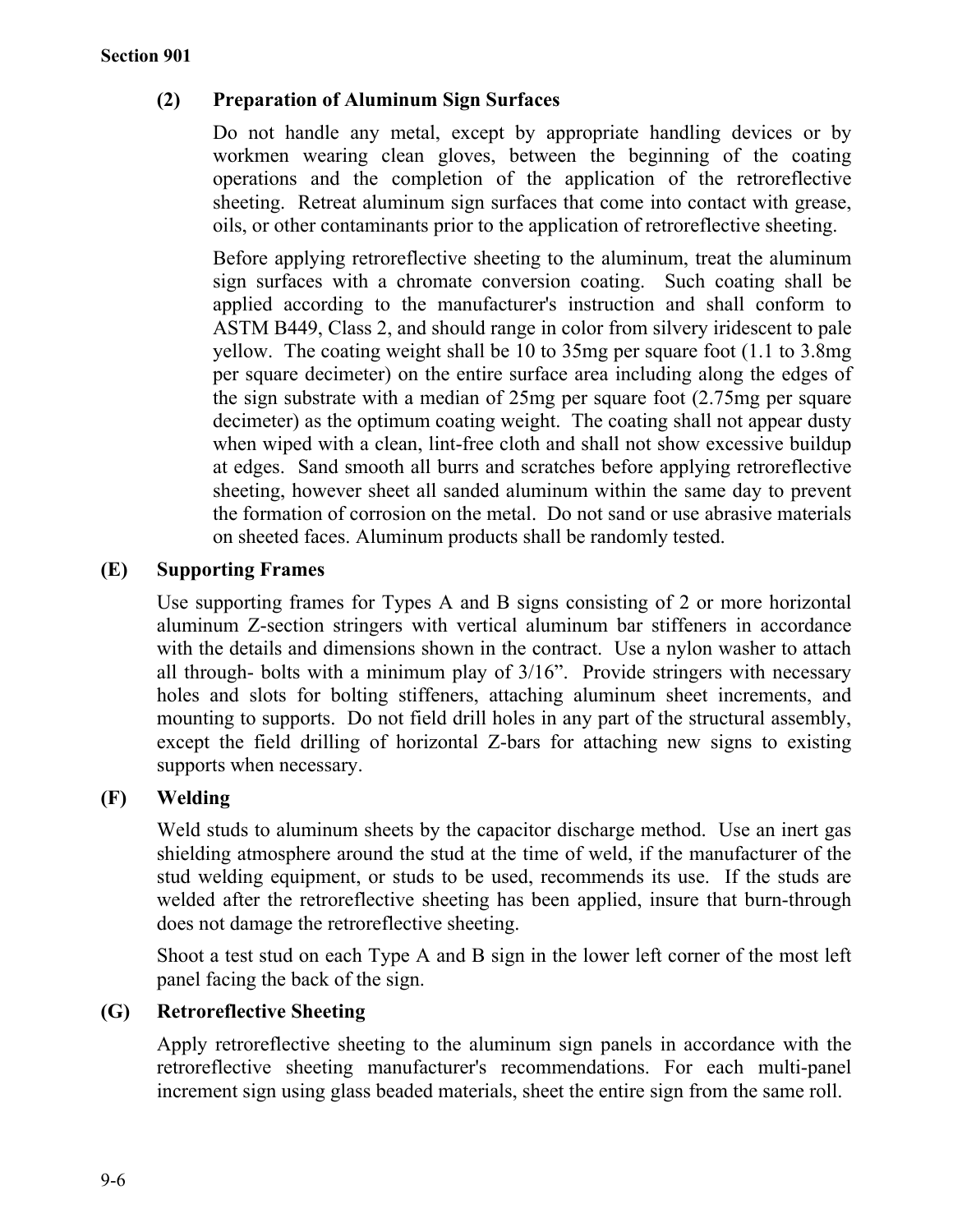If a sign panel needs to be replaced after sign fabrication, the replacement panel may be sheeted with retroreflective materials from a different lot or drum number than the remainder of the sign; however, use material that visually color matches and meets the requirements of Article 1092-2 of the *Standard Specifications*.

Take retroreflectometer readings on all four corners of each panel and document the readings on the sign design drawings.

Overlap all splices of any encapsulated or enclosed lens sheeting, to allow water to run off without running into the splice.

Remove all foreign materials on the sheeted face with compressed air.

Keep a sample of each roll of sheeting and test for retroreflective compliance.

Patch wrinkles in the sheeting around through-bolts by removing the affected sheeting from the metal. Then patch this area with a circular patch encompassing an area 1/4" outside the affected area. This patch shall not exceed the standard patching limits shown in Table 901-3.

Ensure that all patches on the sign have a 1" minimum width or as recommended by the sheeting manufacturer.

Maintain documentation of the lot, drum, inspector, roll size, date received, date sheeted and metal treater on all signs, slip sheeting, copy, borders, shields, overlays, arrows and panels, and retroreflectometer readings.

The retroreflective sheeting shall be prequalified and "Approved for Use". Obtain and assign to the Department in writing warranties for sign sheeting used in the fabrication of all permanent signs supplied by the Contractor from the Sheeting Manufacturer. Warrant the signs against defective reflective sheeting per the requirements outlined in the current signing contract held by the Department. NOTE: Permanent signs include types A, B, D, E, and F signs, overlays for all sign types, and milemarkers, and excludes any signs used only for traffic control while the project is under construction.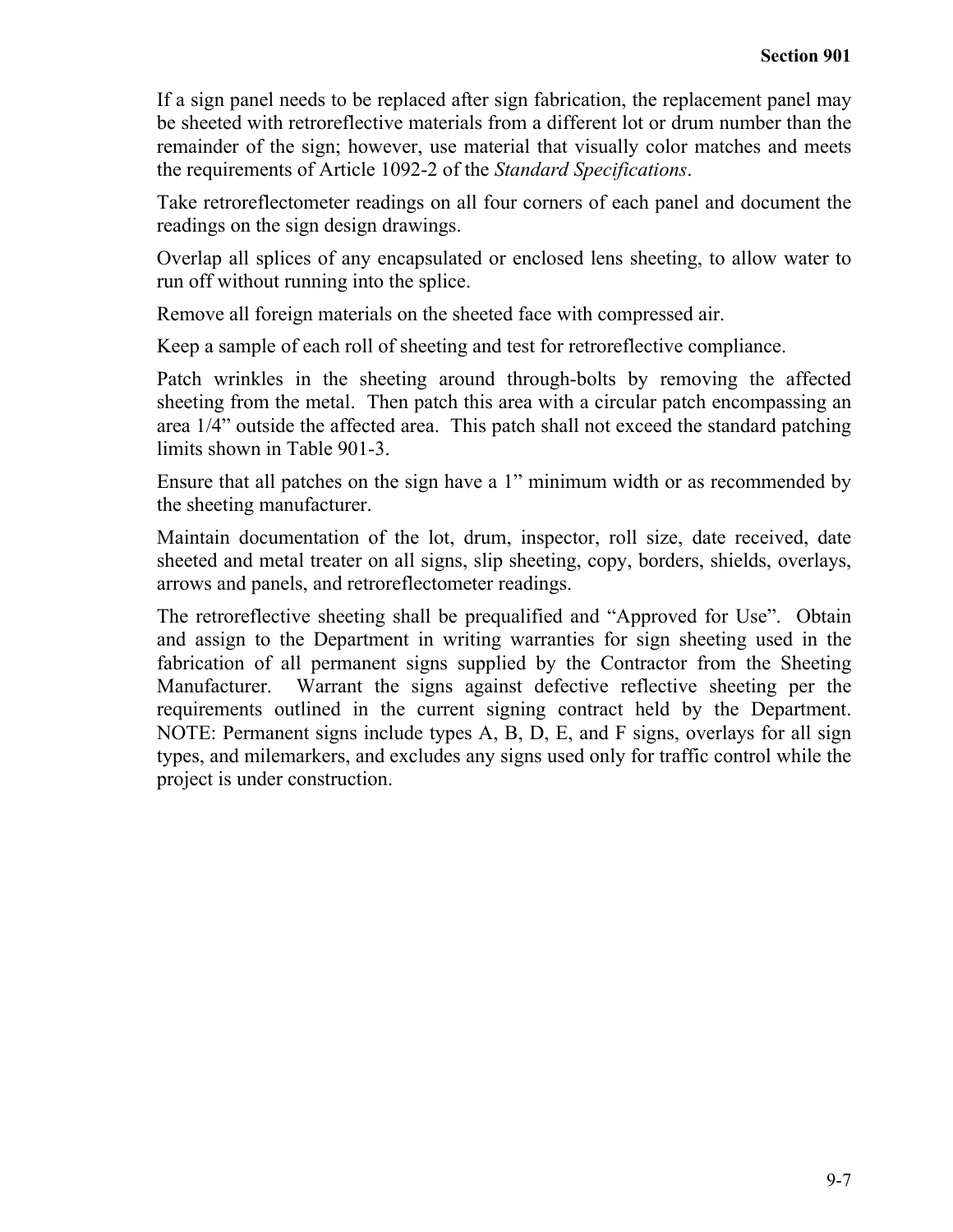The reflective sheeting may be patched to repair incidental damage to the sheeting that might occur during manufacture, in transit, or after installation; however, the patches cannot exceed the limits given in the following table:

# **Table 901-3**

|  | <b>Sign Patching Limits</b> |  |
|--|-----------------------------|--|
|--|-----------------------------|--|

| <b>SIGN AREA</b>                  | During Fabrication              |                                         | <b>Additional Patches</b><br>After Field Erection |                                         |
|-----------------------------------|---------------------------------|-----------------------------------------|---------------------------------------------------|-----------------------------------------|
| SQ. FT.                           | Max. No.<br>Patches<br>per sign | Max. Patch<br>Size per<br>Patch Sq. In. | Max. No.<br>Patches per<br>sign                   | Max. Patch<br>Size per Patch<br>Sq. In. |
| 0 to $15.0$                       | 0                               | $\theta$                                | $\theta$                                          | 0                                       |
| 15.1 to $50.0$<br>(Single Panel)  | 1                               |                                         |                                                   |                                         |
| 30.0 to 80.0<br>(Increment Panel) | 2                               | $\overline{2}$                          |                                                   | 2                                       |
| 80.1 and Greater                  | *                               |                                         | $\ast$                                            |                                         |

\* Average not to exceed 1 Patch per Panel per Sign. Maximum of 3 patches per panel allowed during fabrication with one additional patch per panel allowed after field erection.

## **(H) Reflectorized Letters, Numerals, Symbols, Border and Shields**

#### **(1) General**

Use direct-applied retroreflective sheeting or demountable retroreflective sheeting letters, numerals, borders, shields and arrows as indicated on the sign designs.

Use designs of letters and numerals that conform to the requirements of the latest edition of the *Standard Highway Signs*, prepared by the Federal Highway Administration. Use border widths, and design of route shields and arrows that conform to the requirements of the MUTCD.

Route shields used on Type A or B signs or overlays shall be demountable.

Space and size of all legends and borders as shown in the contract or in approved shop drawings. Any loose, deformed or misplaced legends and borders will be cause for rejection of the entire sign.

## **(2) Direct Applied**

Provide direct-applied reflectorized letters, numerals, arrows, and borders that are of the type and color of retroreflective sheeting shown in the contract for each sign. All direct applied copy or border not permanently affixed may be removed and replaced on signs if necessary during manufacture.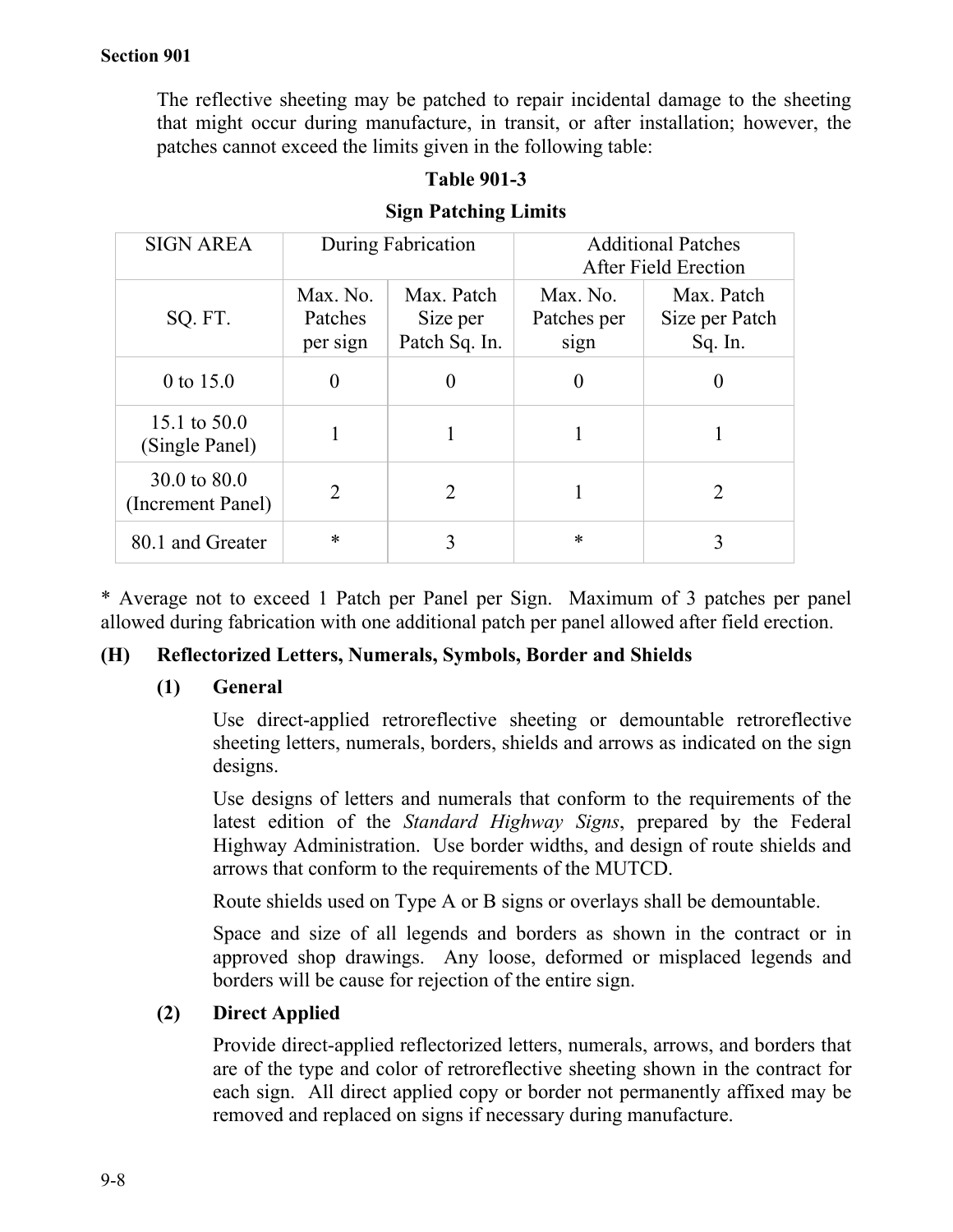# **(3) Demountable**

Attach demountable letters, numerals, borders, shields, arrows, and alphabet accessories directly to sign faces with rivets, and use those that are of the type and color shown in the contract.

Use letters, numerals, arrows, borders and shields made of adhesive-coated retroreflective sheeting, permanently adhered to a flat aluminum backing, of the sheeting type and colors shown in the contract.

Use aluminum backing made of a minimum of .032" thick aluminum sheet of 3004-H38, 5052-H38 or 6061-T6 alloy. Treat with a light, tight, amorphous chromate-type coating in accordance with the recommendations of the retroreflective sheeting manufacturer. Apply the retroreflective sheeting to the properly prepared aluminum using the method and equipment prescribed by the sheeting manufacturer.

Supply each letter, numeral, arrow, border, and shield with mounting holes, and secure to the sign surface with non-twist corrosion resistant aluminum rivets. Use letters, numerals, arrows, and borders that have rivets on all sides and ends spaced not more than 6" on centers, measured along the edges. Make sure that each legend piece has at least 1 rivet in each corner and at least 2 rivets in each end. Attach route shields as part of Type A or B signs with aluminum rivets spaced a maximum of 9" apart, measured along the edges of the shield(s).

Use a 1/4" diameter nylon washer under the head of all pull through type rivets for all demountable copy and shields.

## **(I) Silk Screening**

Apply all legends and borders on Types E & F signs by silk-screening or reverse silkscreening after the sheeting is attached to the panels. Perform all screening as recommended by the manufacturer of the retroreflective sheeting. Use the color of all legends, borders, and backgrounds, and their placement on the sign, as shown in the contract.

Use opaque black ink for nonreflectorized message application, as manufactured or recommended by the manufacturer of the retroreflective sheeting.

Use transparent ink and thinner, for application on signs reflectorized with white retroreflective sheeting, as manufactured or recommended by the manufacturer of the retroreflective sheeting. Use colors that conform to the FHWA Color Tolerance Charts and AASHTO Designation M268 when thoroughly dry.

Test all lots of transparent ink for compliance with the minimum coefficient of retroreflection equal to 70% of the specified minimum retroreflection of the corresponding sheeting color and document the retroreflection value.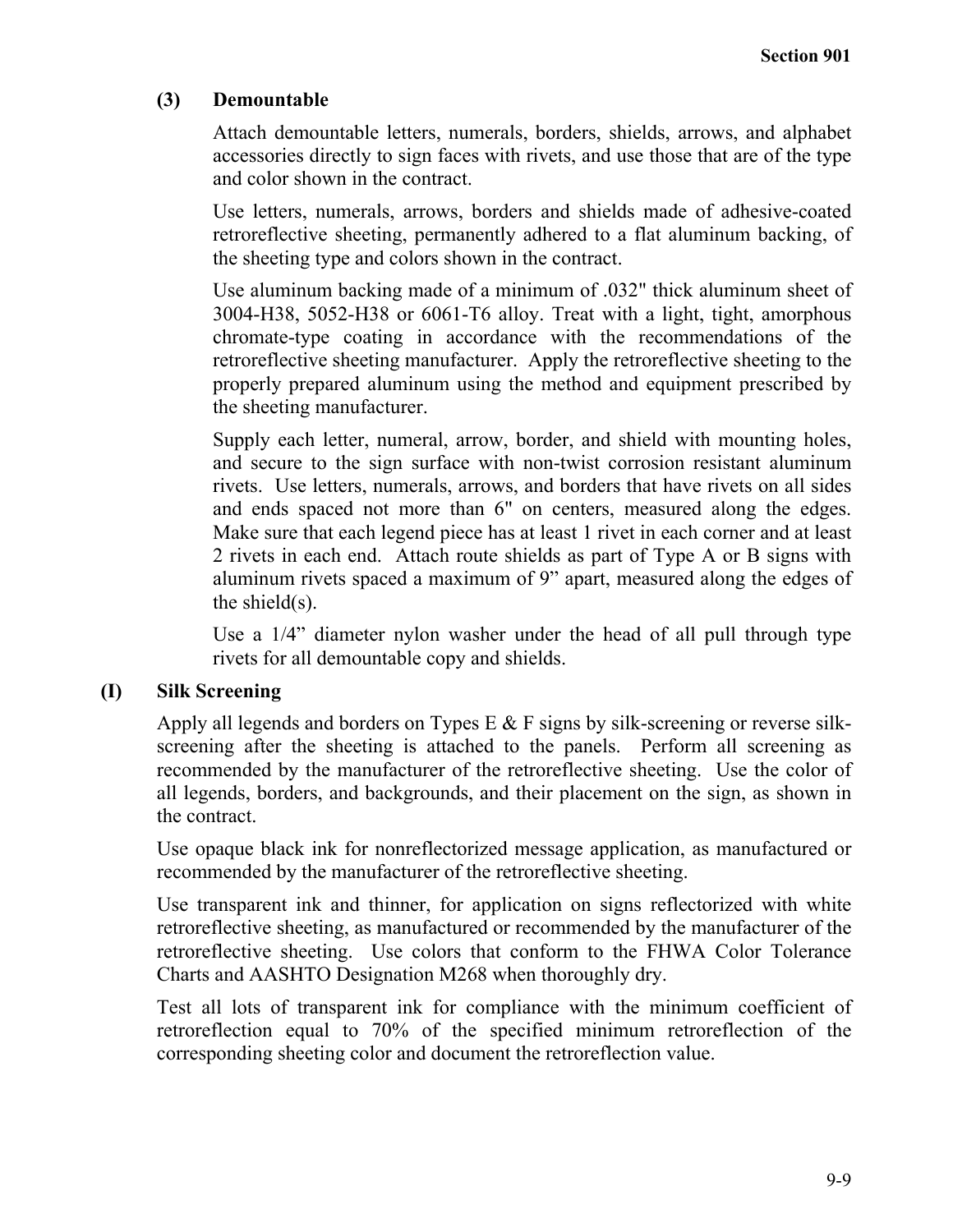## **(J) Mounting Hardware**

Provide all mounting hardware consisting of, but not limited to, backing plates, mounting bolts, washers, shims, and nuts. Provide mounting holes in the Z stringers of the ground mounted signs in accordance with the details shown in the contract.

## **(K) Packaging, Shipping and Storage**

Protect all signs during shipment and storage. Before shipping, make sure that all signs are free of moisture and that all inks are thoroughly dry. Do not apply adhesive tapes to any sign surface. Keep all packaged signs entirely dry.

Use assembled or partially assembled signs other than flat sheet signs that have sufficient braces securely attached to prevent buckling or warping at all times.

Affix a label outlining the retroreflective sheeting manufacturer's recommendations for handling, transporting, and storing all types of signs to each shipping carton or crate. Provide full details of such recommendations with each shipment of signs.

Label each crate or package of signs or panels as to the contents (arrows, shields, etc.), WBS Number, and sequence of packages if more than one package is for a single sign.

Maintain documentation of the lot, drum, inspector, roll size, date received, date sheeted, metal treater on all signs, slipsheeting, copy, borders, shields, overlays, arrows and panels, and retroreflectometer readings.

Individually rack or separate by foam or slip sheeting on A-frame racks all sheeted panels. Do not use spliced, overlapped, ripped or torn slipsheeting or foam.

Pack all signs standing at a seventy-five to ninety degree angle.

Turn all panels and sign faces to the inside of the crates, whenever possible.

When crating a one-panel sign, provide the face side with an extra piece of foam and cardboard taped to the outside of the face side of the package.

Pack panels of 102" in length or longer in only two per package.

Ensure all signs are debris free on the back side, with no misplaced writing, tape or extraneous sheeting.

Crate to allow a 2" space on the inside dimensions larger than the size of the largest package.

Store completed Type A and B signs back to back with minimum of 12" between faces.

When crating two panels of different sizes, place the smaller panel with its face to the back of the larger panel and package with an extra piece of foam and cardboard taped to the outside of the larger panel, with its face to the outside of the crate. Provide extra packaging on both outsides of the package for double-faced signs.

Crate packaged panels to allow the passage of a 1/8" spacer on the inside of each side of the crate, so that the panels are not overly tight or binding in crate.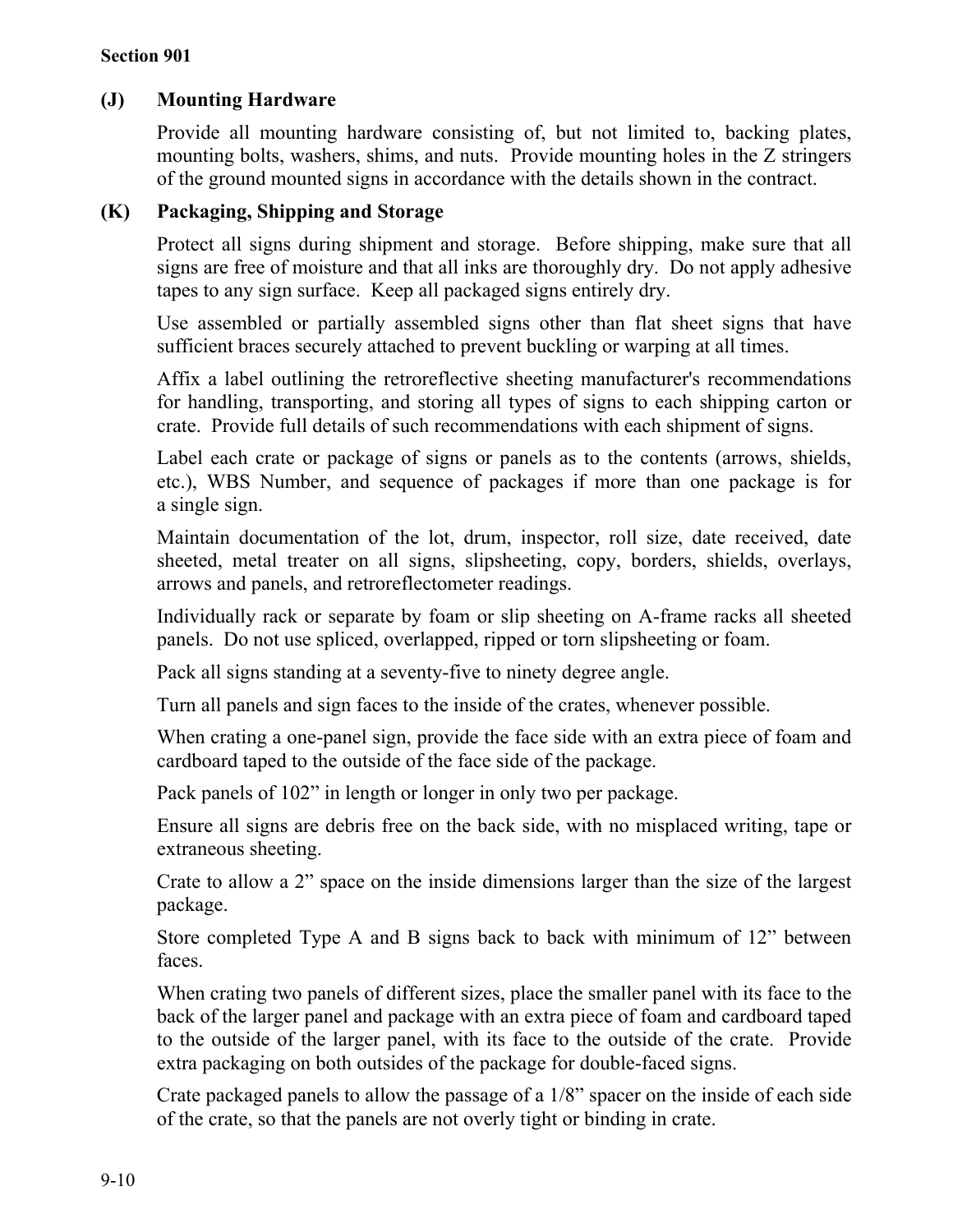The Contractor shall inspect all signs and packaging before shipping to assure compliance with the contract and Specifications. The Department retains the right to inspect the signs and packaging before shipping.

## **(L) Transparent Films**

Use transparent films in lieu of silk screening when authorized by the Department. Transparent film is a durable, transparent, acrylic colored film coated with transparent, pressure-sensitive adhesive. When the film is applied over reflective sheeting, the coefficient of retroreflectivity shall meet the color and type of sheeting in Tables 1093-1 through 1093-9. The transparent film shall be approved by the Department and must be approved by the manufacturer of the reflective sheeting to insure the materials meet the Manufacturer's Warranty and Obligation in Section 1093-2 (F).

## **901-3 INSPECTION PROCEDURE**

## **(A) General**

This procedure establishes guidelines of inspection for a consistent method of inspecting the daytime appearance and nighttime reflective performance of sign sheeting. The primary function of a highway sign is to be seen by the traveling public and therefore the sign sheeting shall present a neat and balanced appearance free from visible defects.

Sheeting may be inspected before application to sign blanks, after installation to sign blanks, after completion of the sign in the sign fabricator's facility and after installation. Clean all installed signs prior to final field inspection.

## **(B) Daylight Visual Inspection**

Under day light conditions, inspect the sign sheeting to detect color match problems, non-uniform color, streaks, spots, abrasions or other defects in the sheeting. Judge slight imperfections that may be visible at an extremely close distance and would not be visible in daytime viewing, under the nighttime inspection.

## **(C) Nighttime Visual Inspection**

Inspect the sheeting with an inspection light while holding the inspection light at eye level and looking directly over the top of the light. Inspect to detect color match problems, non-uniform color, streaks, spots, abrasions, blistering or other defects in the sheeting.

## **(D) Inspection Lights**

Use lights to inspect signs during fabrication that are 120 watt, 120 volt reflector flood lamp with a average rating of 1600 lumens. Use a light for field inspection that is a 50-watt, 12-volt spot lamp with a maximum output of 100,000 candlepower. In either case, use an inspection light will be bright enough to cause the sheeting to reflect, but not so bright as to cause the sheeting to be brilliantly illuminated.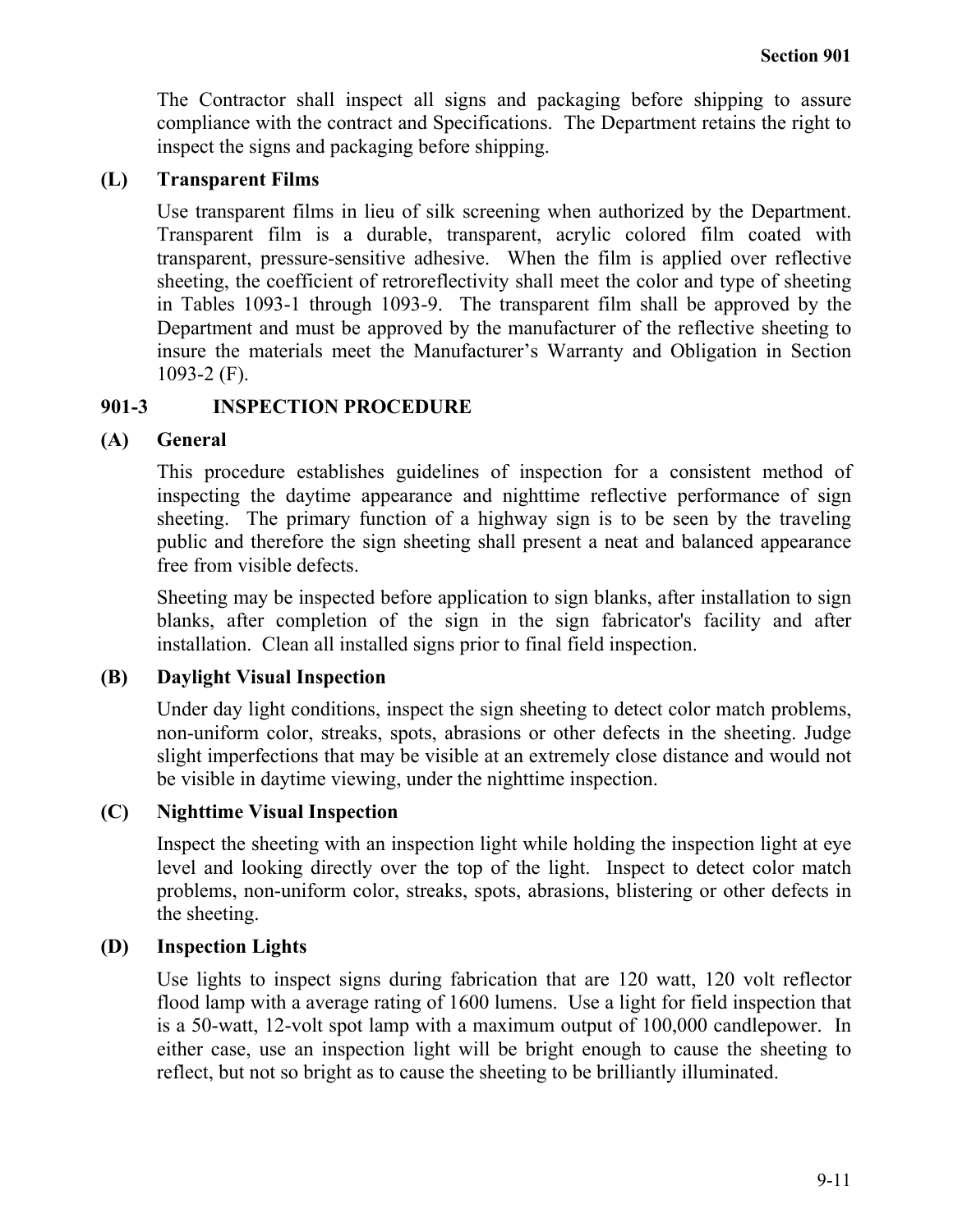## **(E) Silk Screening**

The area supervisor will inspect the first five signs of each screening and then every fifth sign. When unacceptable signs are found, all signs shall be inspected individually.

Only three nonwets per square foot, no larger than 1/16" in diameter, covering no more than one third of the total area of the sign are allowable. This includes nonwets from either the sheeting or the screen-printing.

Only one tadpole per six square feet, no longer than 1 1/2" and not readily visible under lighted inspection is allowable.

## **901-4 MEASUREMENT AND PAYMENT**

Sign fabrication will be measured and paid for as the actual number of square feet of sign face areas of each type, including milemarkers and overlays, that have been acceptably fabricated. In measuring this quantity, the sign face areas will be calculated to the nearest 1/100 of a square foot, using the dimensions shown in the contract.

The areas of odd-shaped signs (e.g. stop signs and shield-shaped route markers) will be calculated as squares or rectangles using the dimensions shown in the contract. The areas of round, diamond, and triangular signs will be calculated for their true shapes using plan dimensions.

Payment will be made under:

| Pay Item                        | Pay Unit           |
|---------------------------------|--------------------|
| Contractor Furnished, Type Sign | <b>Square Feet</b> |
| Department Furnished, Type Sign | <b>Square Feet</b> |

# **SECTION 902 FOUNDATIONS FOR GROUND MOUNTED SIGNS**

## **902-1 DESCRIPTION**

Construct foundations for sign supports including locating, staking, excavating, shoring, backfilling, forming, landscaping and other necessary tasks as required.

## **902-2 MATERIALS**

Refer to Division 10:

| <b>Item</b>                                      | <b>Section</b> |
|--------------------------------------------------|----------------|
| Portland Cement Concrete Production and Delivery | 1000           |
| Reinforcing Steel                                | 1070           |
| Joint Sealer                                     | 1028-2         |
| <b>Select Material and Borrow Material</b>       | 1016 and 1018  |
| Organic Non-Aerosol Zinc Repair Paint            | 1080-9         |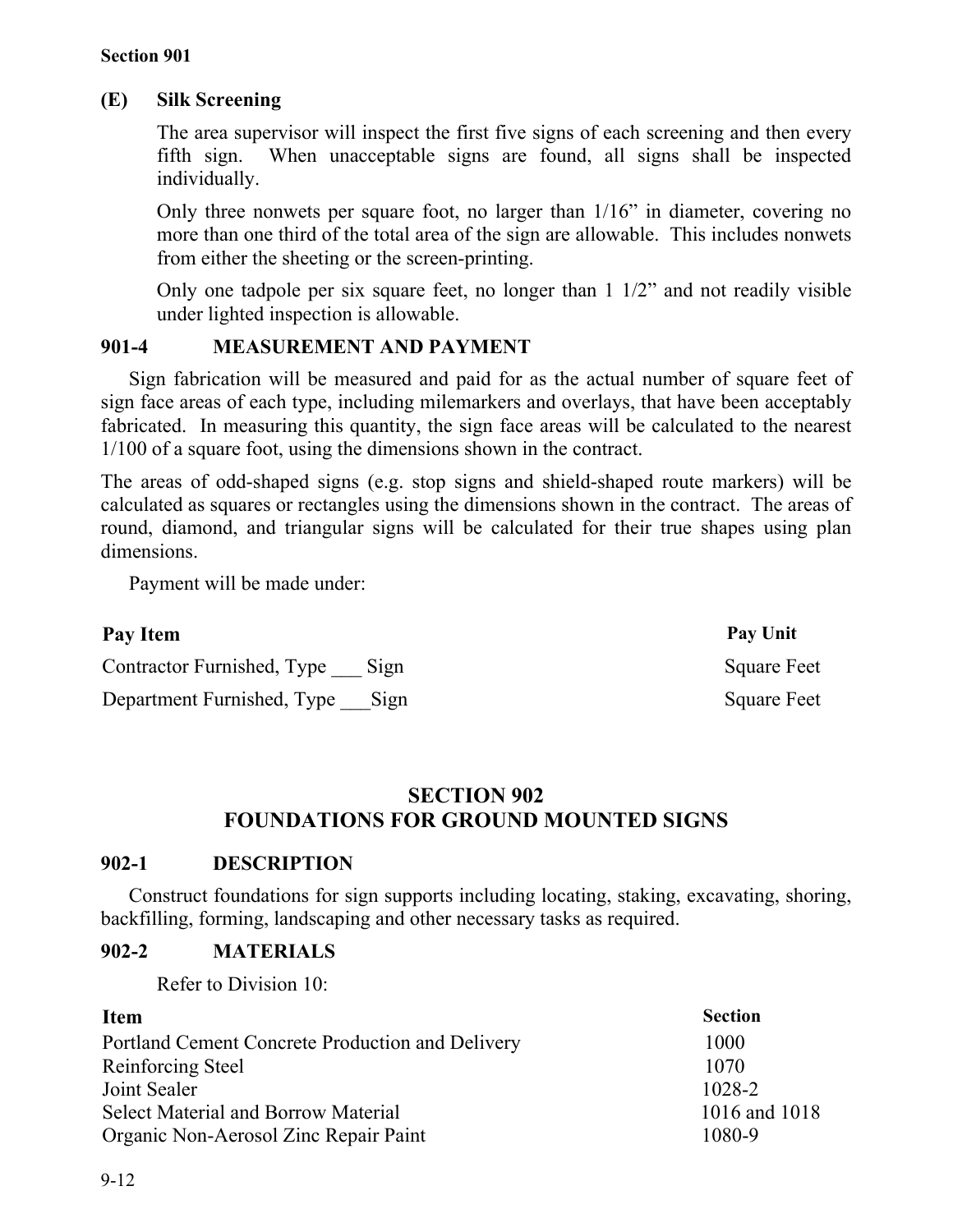#### **902-3 CONSTRUCTION METHODS**

Establish the proper offset, longitudinal location, and foundation elevation of each ground mounted sign support.

Provide proper level and orientation of all supports.

Thoroughly compact all backfill in 6-inch layers. Remove all unneeded excavated material from the site.

Perform all excavation necessary for foundation construction to the elevations and dimensions shown in the contract. Perform the excavation so that the sides of the excavation area conform as nearly as possible to the required dimensions. Place concrete against undisturbed soil.

Construct concrete sign foundations in accordance with Section 825. Construct either reinforced or plain Class A concrete foundations as shown in the contract. Shape the tops of the foundations to conform with finished ground elevations such that water will not collect against the supports. No construction joints will be permitted.

Form the top 6 inches of foundations by approved methods. Center the supports in the foundations, securely brace, and hold in proper position and alignment during placement of the concrete. Give the concrete an ordinary surface finish.

#### **902-4 MEASUREMENT AND PAYMENT**

The quantity of reinforced and plain concrete to be paid for will be the actual number of cubic yards of concrete that has been incorporated into the completed and accepted foundation. Computing the number of cubic yards of concrete will be done from the dimensions shown in the contract or from revised dimensions authorized by the Engineer, calculated to the nearest 1/100 of a cubic yard.

Payment will be made under:

| Pay Item                                    | <b>Pay Unit</b> |
|---------------------------------------------|-----------------|
| <b>Reinforced Concrete Sign Foundations</b> | Cubic Yard      |
| <b>Plain Concrete Sign Foundations</b>      | Cubic Yard      |

## **SECTION 903 GROUND MOUNTED SIGN SUPPORTS**

#### **903-1 DESCRIPTION**

Furnish, fabricate, clear for sight distance, and install ground mounted and barrier mounted signs supports.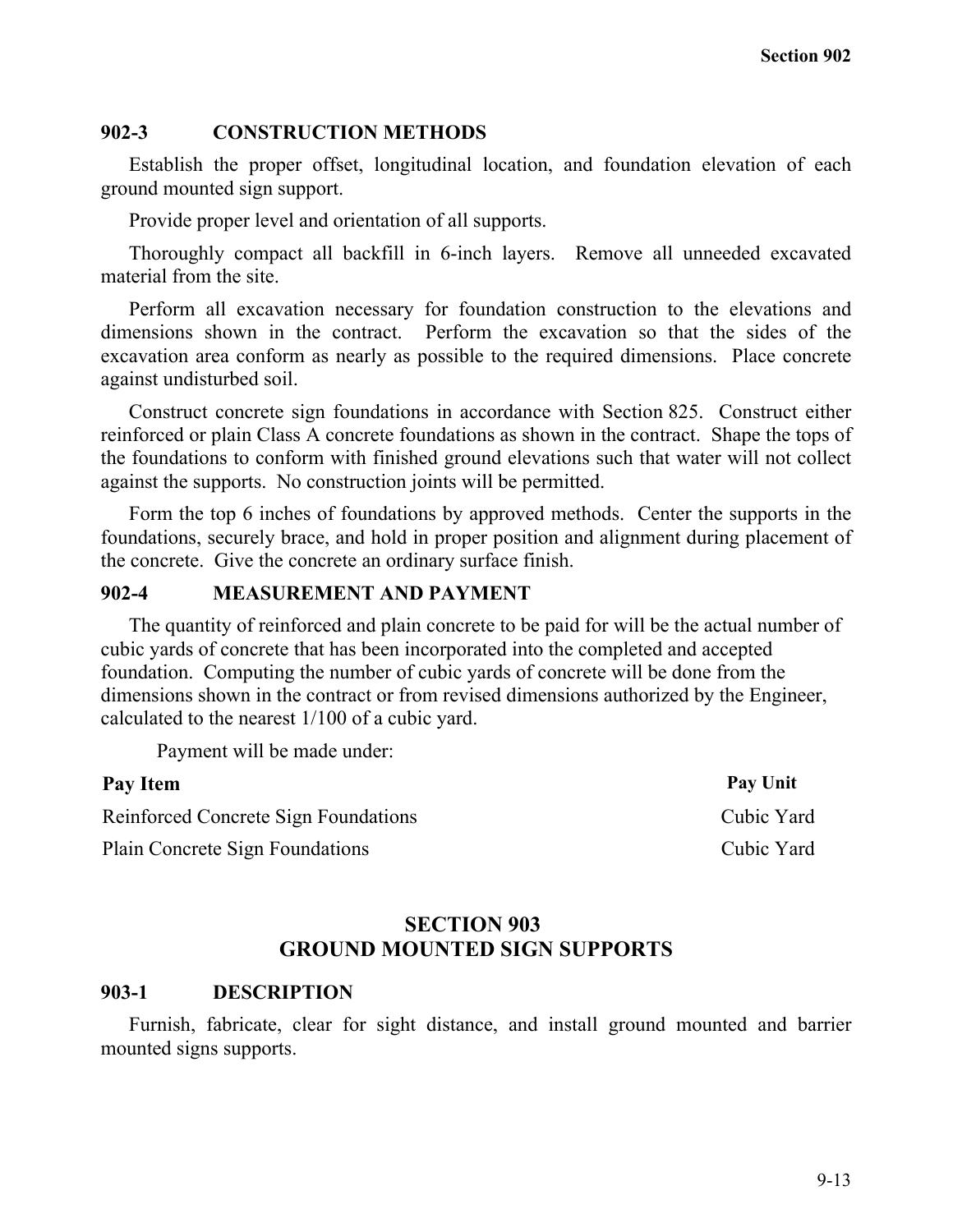The types of supports covered by this section are:

- A. Breakaway steel beam sign supports
- B. Simple steel beam sign supports
- C. 3-lb. steel U-channel posts
- D. 2-lb. steel U-channel posts
- E. Barrier sign support assembly
- F. Wood supports
- G. Steel square tube posts

# **903-2 MATERIALS**

Refer to Division 10:

| <b>Item</b>                                                  | <b>Section</b> |
|--------------------------------------------------------------|----------------|
| Breakaway or Simple Steel Beam Sign Supports (W or S Shapes) | 1094-1 $(A)$   |
| <b>Signing Materials</b>                                     | 1092           |
| Ground Mounted Signs                                         | 1094           |
| <b>Steel U-Channel Posts</b>                                 | 1094-1         |
| <b>Steel Square Tube Posts</b>                               | $1094 - 1$     |
| Joint Sealer                                                 | 1028-2         |
| Organic Non-Aerosol Zinc Repair Paint                        | 1080-9         |

# **903-3 CONSTRUCTION METHODS**

## **(A) Location and Field Verification**

The support lengths and dimensions for steel and wood ground mounted supports shown in the original contract are estimated for project bid purposes.

The Engineer or contract surveyor will establish the proper offset, longitudinal location; foundation elevation and S dimension of each ground mounted and barrier mounted sign support. The Signing Section will issue a revision of the Sign Support Chart Sheet following receipt of field-verified S dimensions.

Order supports for ground mounted signs when the revised support lengths, dimensions and sizes have been determined and the appropriate plan revision is completed.

Provide the proper vertical plumb, level, and orientation of all signs and supports.

# **(B) Clearing for Sign Sight Distance**

Clear vegetation in front of signs where necessary to achieve proper sight distance to the sign. The sight distance area includes the triangular region of land extending from the edge of the travel lane 800 feet in advance of the sign to 4 feet beyond the furthest edge of the sign from the travel lane. The Engineer will determine where clearing is required, and the amount of clearing at the sign locations. Perform the clearing in accordance with Section 200. Clearing work required outside of the original project limits will be paid for as Supplementary Clearing and Grubbing.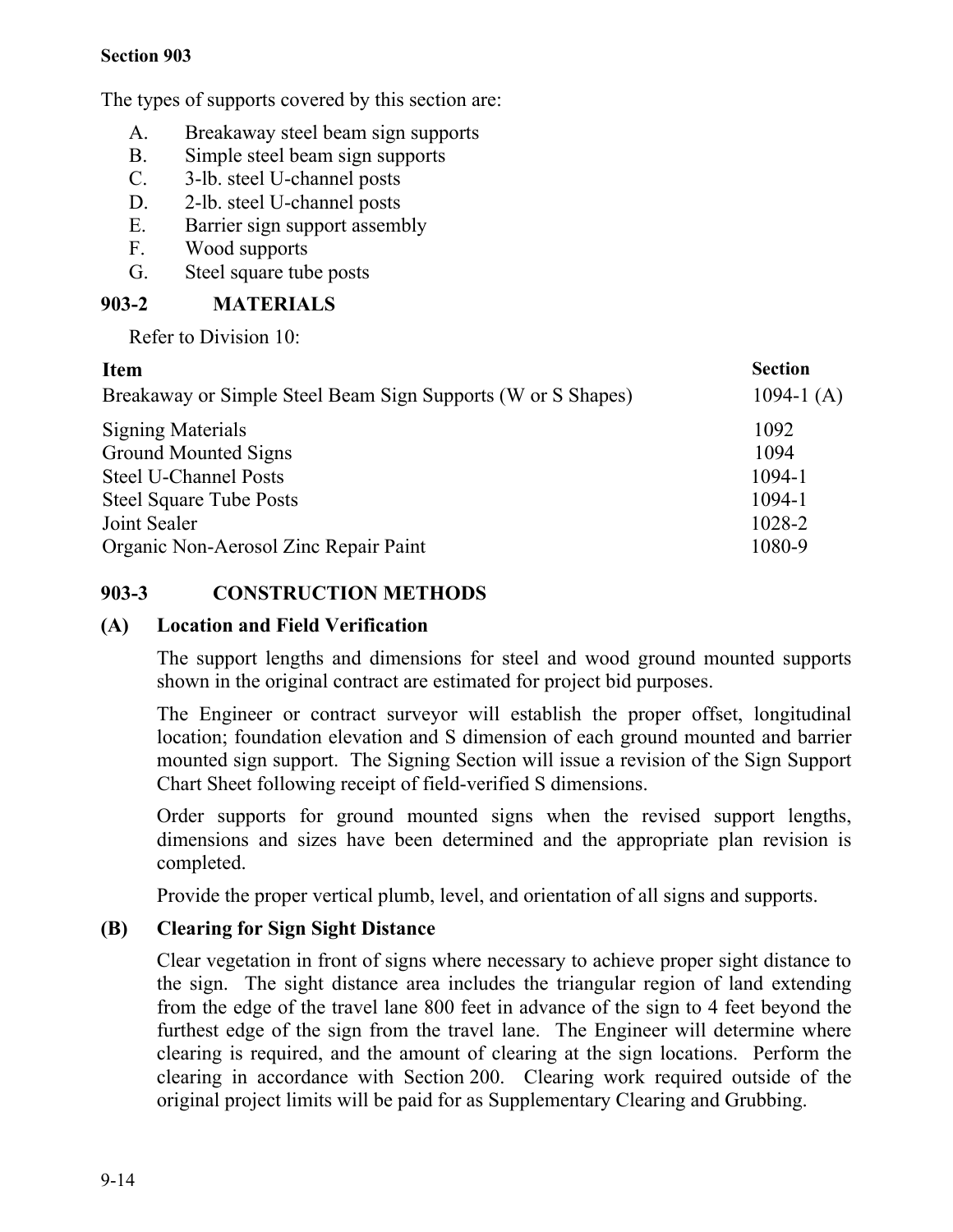## **(C) Breakaway Steel Beam and Simple Steel Beam**

Fabricate and install the supports as shown in the contract. Punch, cut, or weld supports prior to galvanizing. Galvanize each component part in accordance with ASTM A123 prior to assembly. Provide supports that are uniformly straight to within  $1/8$  inch tolerance for pieces less than 20 feet in length and  $1/4$  inch tolerance for pieces over 20 feet in length.

Cut the upper and middle sections of breakaway supports from the same member. Bolt the hinge joint in the breakaway supports to ensure true alignment of the two sections. After bolting of hinge connections make sure that the two sections are in the same position relative to each other, as prior to being cut. Completely assemble breakaway supports prior to erection.

Provide supports that are plumb. Do not shim the supports. Take adequate care during erection of supports to prevent damage to the surface finish. Use two coats of an approved organic non-aerosol zinc repair paint in touching up damaged areas on all galvanized materials.

# **(D) Steel U-Channel**

Use 3-lb galvanized steel U-channel posts for Types D, E, and F signs. Use 2-lb galvanized steel U-channel posts for milemarkers. Use posts of sufficient length to permit the appropriate sign mounting height or splice posts if required as shown in the contract.

Drive the posts to the required depth, being sure they are plumb. Drive the posts by hand or by mechanical means. Protect the posts with an appropriate driving cap. Concrete foundations are not required. In island applications, cored holes shall be to the soil depth.

Replace any post that is bent, or otherwise damaged in driving.

Do not weld or cut supports in the field, except for the saw cutting of U-channel post material for the frames and cross-braces that may be required for Types D, E, and F signs with two or more supports.

Use two coats of an approved organic non-aerosol zinc repair paint in touching up the tops of U-channel posts that may have been damaged in driving, cut ends of U-channel posts, frames and cross-bracing, and damaged areas on these and all other galvanized materials.

# **(E) Barrier Supports**

# **(1) (Small)**

Attach brackets and U-channel posts to the median or shoulder barrier for the erection of Type E Signs, Type F Signs, or Milemarkers as required in the contract.

# **(2) (Large)**

Attach brackets, anchorage and pipe posts to the median or shoulder barrier for the erection of Type E Signs as required in the contract.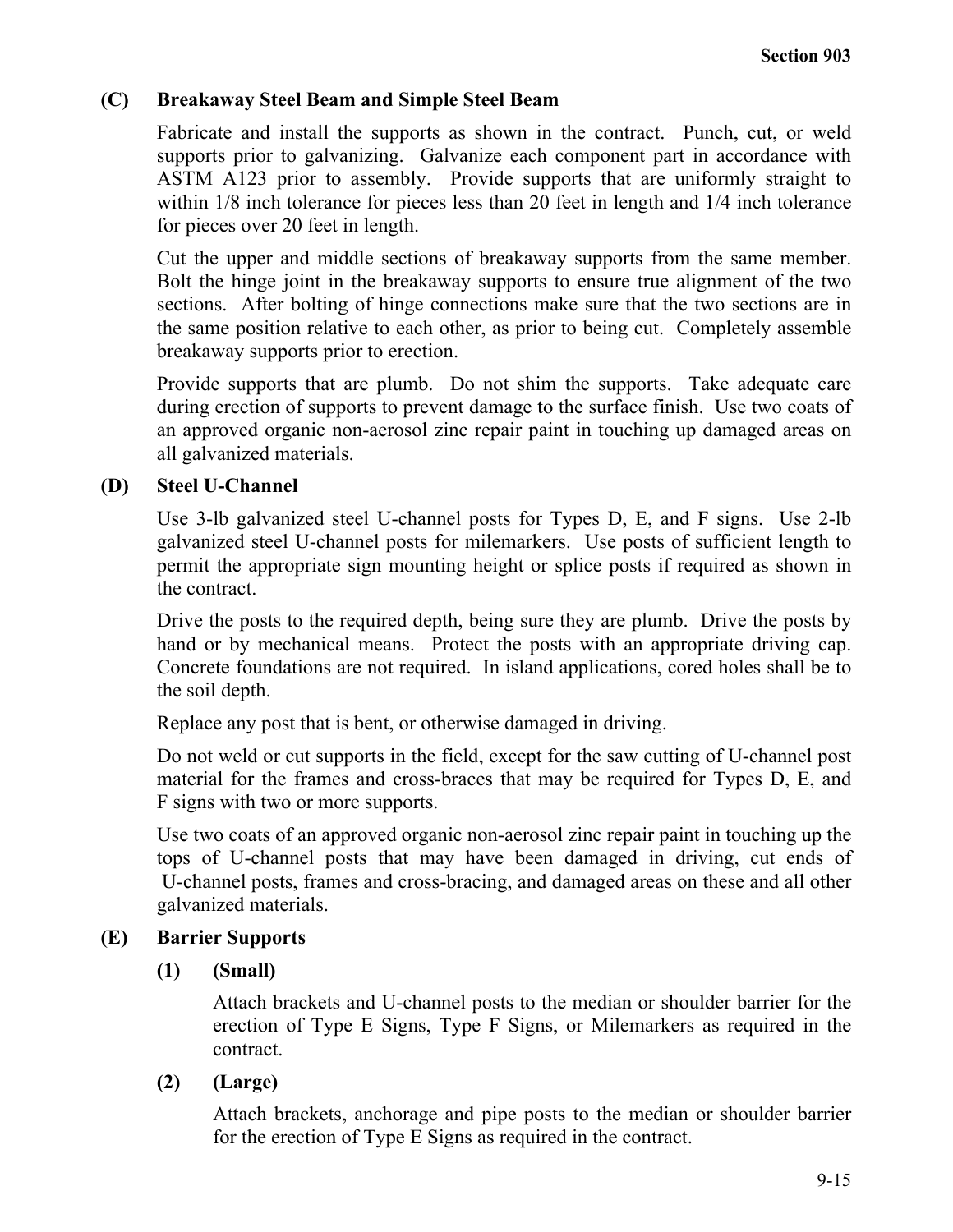# **(F) Wood Supports**

Use wood supports as shown in the contract.

Replace any post that is damaged during erection.

Breakaway wood supports shall be drilled in accordance with the contract. All wood supports larger than 4" X 4" that have not been drilled shall be behind guardrail.

## **(G) Steel Square Tube Supports**

Use square tube posts as shown in the contract. Use posts of sufficient length to permit the appropriate sign mounting height or splice posts if required as shown in the contract.

Drive the posts by hand or mechanical means to the required depth, being sure they are plumb. Protect the posts with an appropriate driving cap. Concrete foundations are not required. In island applications, cored holes shall be to the soil depth.

Replace any post that is bent or otherwise damaged in driving.

Do not weld or cut supports in the field.

Use two coats of an approved organic non-aerosol zinc repair paint in touching up damaged areas on the posts.

## **903-4 MEASUREMENT AND PAYMENT**

The supports specified in this Specification that have been installed and accepted will be measured for payment as follows:

The actual number of pounds of structural steel. The computed nominal weights shown in the final revised plans will be used in determining this quantity. Measurement will not be made of the weight of nuts, bolts, and washers that are part of the sign support, as they will be considered incidental to the work.

Actual number of linear feet of 3-lb steel u-channel posts incorporated into the completed and accepted supports and assemblies. Measurements of length will be made to the nearest 1/10 of a foot.

Actual number of 2-lb steel U-channel post.

Actual number of Supports, Barrier (Small) and (Large).

Actual number of linear feet of wood support incorporated into the completed and accepted supports. Measurements of length will be made to the nearest tenth of a linear foot. The computed linear feet of sign supports, as indicated in the final revised plans will be used in determining this quantity.

Actual number of linear feet of steel square tube posts incorporated into the completed and accepted supports and assemblies. Measurements of length will be made to the nearest tenth of a foot.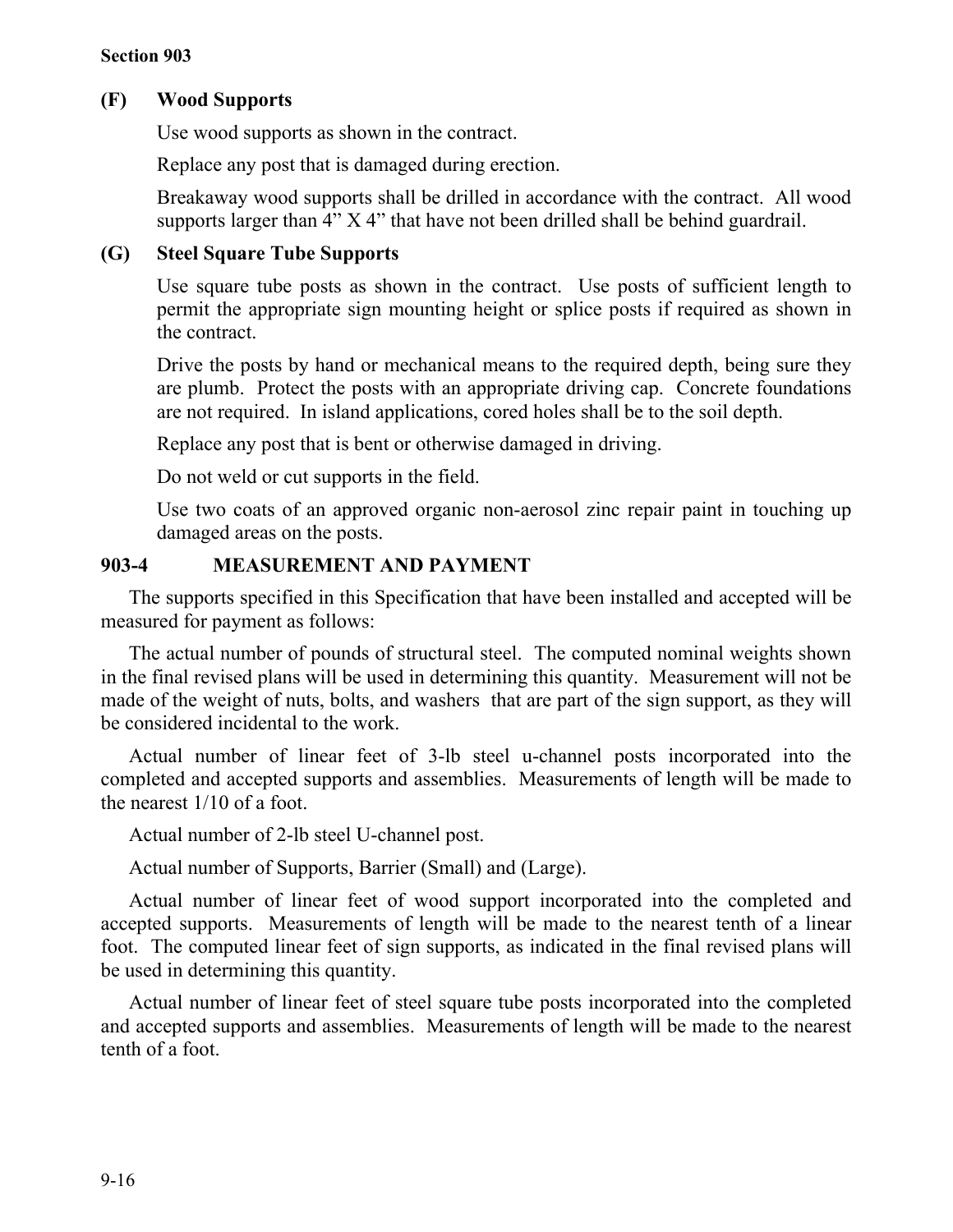Payment will be made under:

## **Pay Item Pay Unit**

Supports, Breakaway Steel Beam Pound Supports, Simple Steel Beam Pound Supports, 3-lb (4.5 kg) Steel U-Channel Linear Foot Supports, 2-lb (3 kg) Steel U-Channel Each Supports, Barrier (Small) Each Supports, Barrier (Large) Each Supports, Wood Linear Foot Supports, Steel Square Tube Linear Foot Linear Foot

# **SECTION 904 SIGN ERECTION**

## **904-1 DESCRIPTION**

Erect existing and proposed ground mounted and overhead signs to existing and proposed supports, and furnish mounting hardware. Relocate existing signs in accordance with the contract and Specifications.

The types of signs covered by this Specification are:

- 1. Type A (Overhead) signs 8. Milemarkers
- 2. Type A (Ground Mounted) signs 9. Overlay (Overhead) signs
- 
- 4. Type B (Ground Mounted) signs 11. Reposition (Overhead) signs
- 
- 
- 

## **904-2 MATERIALS**

Refer to Division 10:

Signing Materials 1092 Organic Non-Aerosol Zinc Repair Paint 1080-9

- 
- 
- 3. Type B (Overhead) signs 10. Overlay (Ground Mounted) signs
	-
- 5. Type D signs 12. Logo Trailblazer
- 6. Type E signs 13. Logo to panel
- 7. Type F signs 14. Relocation (Ground Mounted) signs

# **Item Section**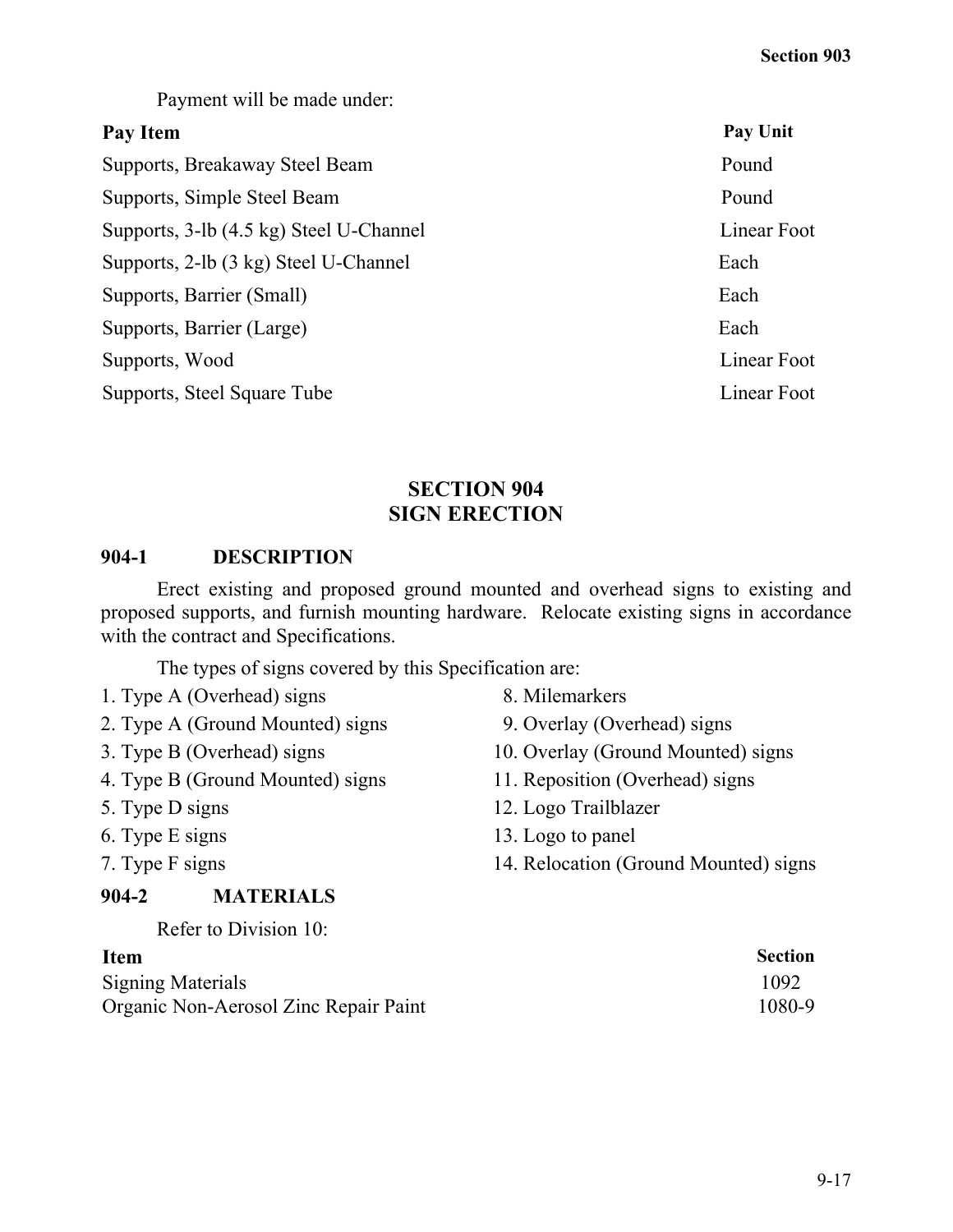# **904-3 CONSTRUCTION METHODS**

# **(A) General**

Provide new mounting bolts, washers, hex nuts, backing plates, and all hardware for all signs, existing and proposed, to be mounted on existing or proposed supports. Do not weld, cut, or fabricate in any manner in the field, except for as allowed under Section 903, and for the drilling of holes for attaching demountable legends and borders that cannot be attached in the shop. Field drill Z bars for attaching signs to supports as required.

Use two coats of an organic non-aerosol zinc repair paint in touching up field-drilled holes and damaged areas on all galvanized materials as covered under Section 903.

Make sure that the horizontal edges of signs are level, and that the faces of signs are vertical.

Refer to Sections 900 and 901 for requirements of care and handling of signs, final clean up and covering of signs.

# **(B) Type A and B**

## **(1) General**

Attach the signs to supports as shown in the contract or in the approved shop drawings. Make sure that the face of the sign is flat. Any appreciable buckling or warping of the sign face will be cause for rejection of the entire sign.

## **(2) Ground Mounted**

Erect ground mounted Type A & B secondary signs by the required method of attachment shown in the contract. Affix these signs by bolting the horizontal Z stringers directly to the supports, or by bolting vertical Z bars to the horizontal Z stringers of and the primary sign.

## **(3) Overheads**

For new overhead supports, erect overhead secondary signs as shown in the approved shop drawings.

For existing overhead supports, design and furnish all new structural members and mounting hardware necessary to erect the new signs. Prepare and submit to the Engineer for approval complete shop drawings and design computations for the bracing and accessory hardware required to attach the sign to the existing overhead sign support. Prepare the design in accordance with the *Standard Specifications for Structural Supports for Highway Signs, Luminaires and Traffic Signals*, as published by AASHTO, the structure line drawings and wind speed shown in the contract. Upon request, the Engineer will provide the Contractor with copies of the shop drawings for existing overhead sign supports.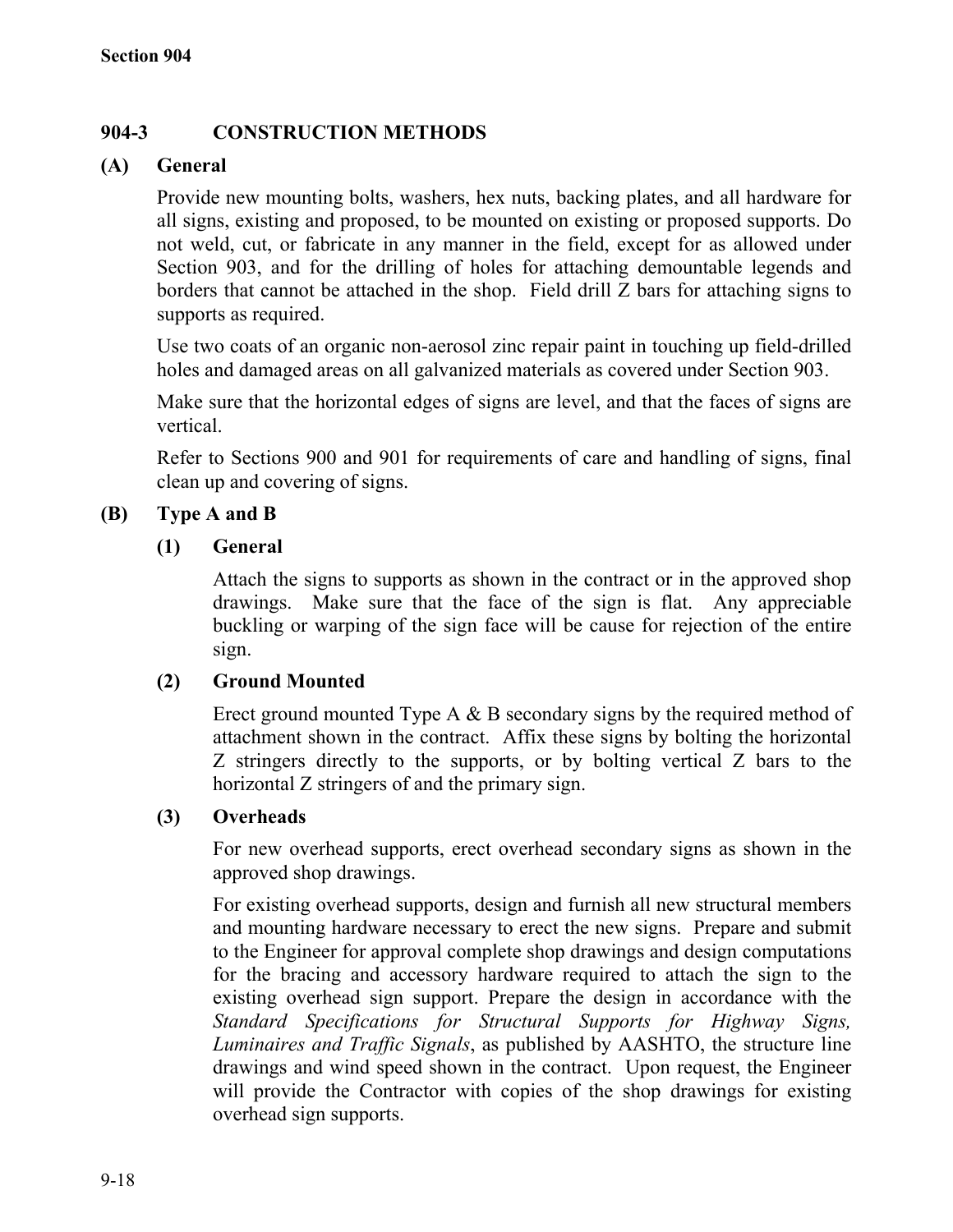Attach a new sign above a designated existing overhead sign as shown in the contract. Furnish all new structural members and mounting hardware necessary to erect the new sign.

## **(C) Type D, E, F and Milemarkers**

Attach the signs to U-channel or square tube posts as shown in the contract. Use mounting hardware as shown in the contract.

## **(D) Overlay (Ground Mounted and Overhead)**

Attach overlays to designated existing ground mounted or overhead signs as required by the contract.

Remove and dispose of all conflicting demountable legends, borders, and overlays prior to attaching new overlays. Employ any method of removal necessary, provided it does not damage the existing sign or the attached overlay. Perform such minor repairs to existing signs as necessary prior to the attachment of overlays to ensure a finished sign face that is completely flat.

Field-drill 5/32-inch holes in both the overlay and the existing sign simultaneously, according to the rivet spacing requirements shown in the contract. Attach the proposed overlays with 1/8-inch diameter aluminum rivets of the "pull-through" type. Exercise sufficient care in attaching the overlays to ensure that the finished sign face is completely flat and without any ripples and/or buckles.

### **(E) Reposition Overhead Signs**

Reposition existing signs on existing overhead sign supports as required by the contract. Reposition associated lighting systems and secondary signs along with the signs.

When required, drill new holes in the existing vertical attachment members, in order to maintain a minimum clearance of 17 feet to the roadway surface at the new location on the structure. No other field drilling will be allowed.

Adjust and relocate conduit and junction boxes as required.

## **(F) Logo Trailblazer**

All logos will be made available for pick up at the Division Traffic Services' sign shop. Erect logos on U-channel or square tube posts in accordance with Type F Sign details shown in the contract.

#### **(G) Logo to Panel**

All logos will be made available for pick up at the Division Traffic Services' sign shop. Attach logos to the mainline signs with ten 1/8-inch diameter rivets of the pull through type. Attach logos to the ramp signs with four 1/8-inch diameter rivets of the pull through type. Drill 5/32-inch holes in the background signs to match those in the logos for attaching the logos to the background signs. Place logos as shown on the contract.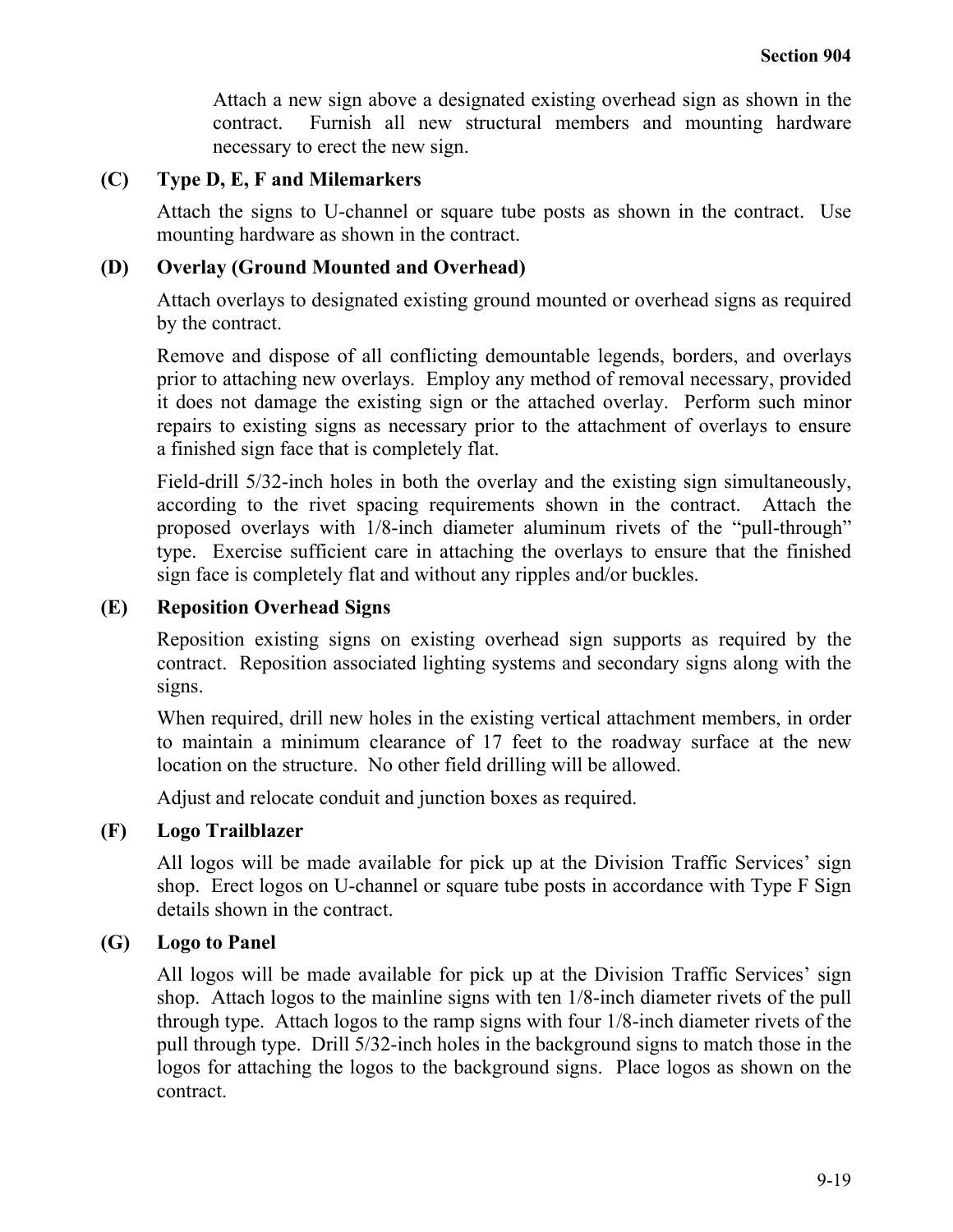# **(H) Relocation (Ground Mounted) Signs**

Maintain signs in good serviceable condition throughout the duration of the project. Repair any areas or materials within the project limits disturbed or damaged in performance of the work required under this section as directed by the Engineer at no cost to the Department.

Remove existing signs from their existing locations and relocate to their new location as required in the contract. Repair or replace signs damaged in relocating at no cost to the Department. Refer to Section 907 for disposal of sign components.

Erect signs and supports according to requirements of Sections 903 and 904. Immediately relocate all warning and regulatory signs to new locations. Relocate all other signs to new locations in no more than 12 hours.

## **904-4 MEASUREMENT AND PAYMENT**

*Sign erections (ground mounted and overhead)* will be measured and paid for as actual number of ground mounted and overhead signs erected and accepted. Each type F sign assembly will be measured as one sign. Payment for signs erected on new overhead sign supports will be made in accordance with the contract Overhead Sign Supports. Walkway pay item will be used only when adding or modifying an existing overhead sign structure.

The amount of sign relocations to be paid for will be the actual number of signs that have been acceptably relocated. Secondary signs will be considered incidental work in conjunction with the primary sign. Sign assemblies consisting of more than one sign panel will be considered one sign.

Payment will be made under:

| Pay Item                                      | Pay Unit    |
|-----------------------------------------------|-------------|
| Sign Erection, Type<br>(Overhead)             | Each        |
| Sign Erection, Type (Ground Mounted)          | Each        |
| Sign Erection, Type                           | Each        |
| Sign Erection, Milemarkers                    | Each        |
| Sign Erection, Overlay (Overhead)             | Each        |
| Sign Erection, Overlay (Ground Mounted)       | Each        |
| Sign Erection, Reposition Overhead            | Each        |
| Sign Erection, Logo to Panel                  | Each        |
| Sign Erection, Logo Trailblazer               | Each        |
| Sign Erection, Walkway                        | Linear Foot |
| Sign Erection, Relocate Type (Ground Mounted) | Each        |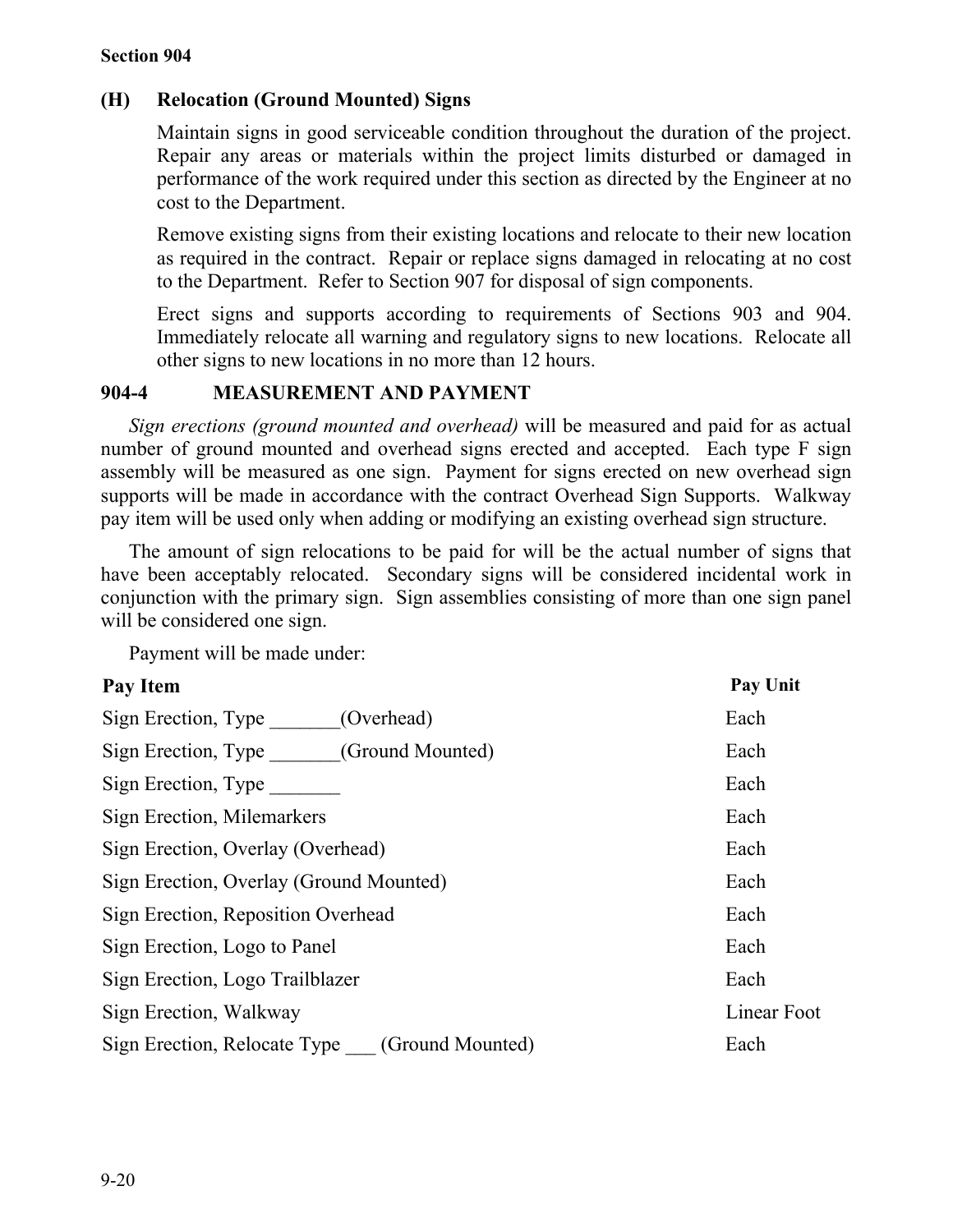# **SECTION 907 DISPOSAL AND STOCKPILING OF SIGNING COMPONENTS**

#### **907-1 DESCRIPTION**

Properly dispose of or stockpile signing components.

### **907-2 CONSTRUCTION METHODS**

#### **(A) General**

Repair any areas or materials within the project limits disturbed or damaged in performance of the work required under this section as directed by the Engineer at no cost to the Department.

## **(B) Removal**

Do not remove existing signing components until required replacements have been erected and are available for use by traffic or are available for immediate replacement.

Remove signing components by methods that will not damage other portions of the project or facility. Repair any damage by methods satisfactory to the Engineer.

Cut and remove electrical conduit to at least 18" below finished ground elevation. Plug or seal the ends of the cut conduit by methods approved by the Engineer.

Remove foundations, including any reinforced steel or anchor bolts, to a minimum depth of two feet below the finished ground elevation unless otherwise indicated by the contract.

Promptly backfill and compact areas disturbed by removal of foundations with suitable materials and match the finished ground elevation. Seed disturbed areas in accordance with Section 1661.

## **(C) Disposal**

All materials to be removed and disposed of will become the property of the Contractor. Promptly transport the materials from the project after they have been removed unless otherwise permitted by the Engineer.

Promptly dispose of the concrete, reinforcing steel, and anchor bolts from the project.

## **(D) Stockpile**

The Department maintains ownership of all materials to be stockpiled. Transport and stockpile designated items to location(s) approved by the Engineer. Sort and stockpile all materials neatly in stacks or storage bins.

Repair or replace materials damaged in removal or while in storage at no cost to the Department.

Prior to stockpiling, remove signs from posts.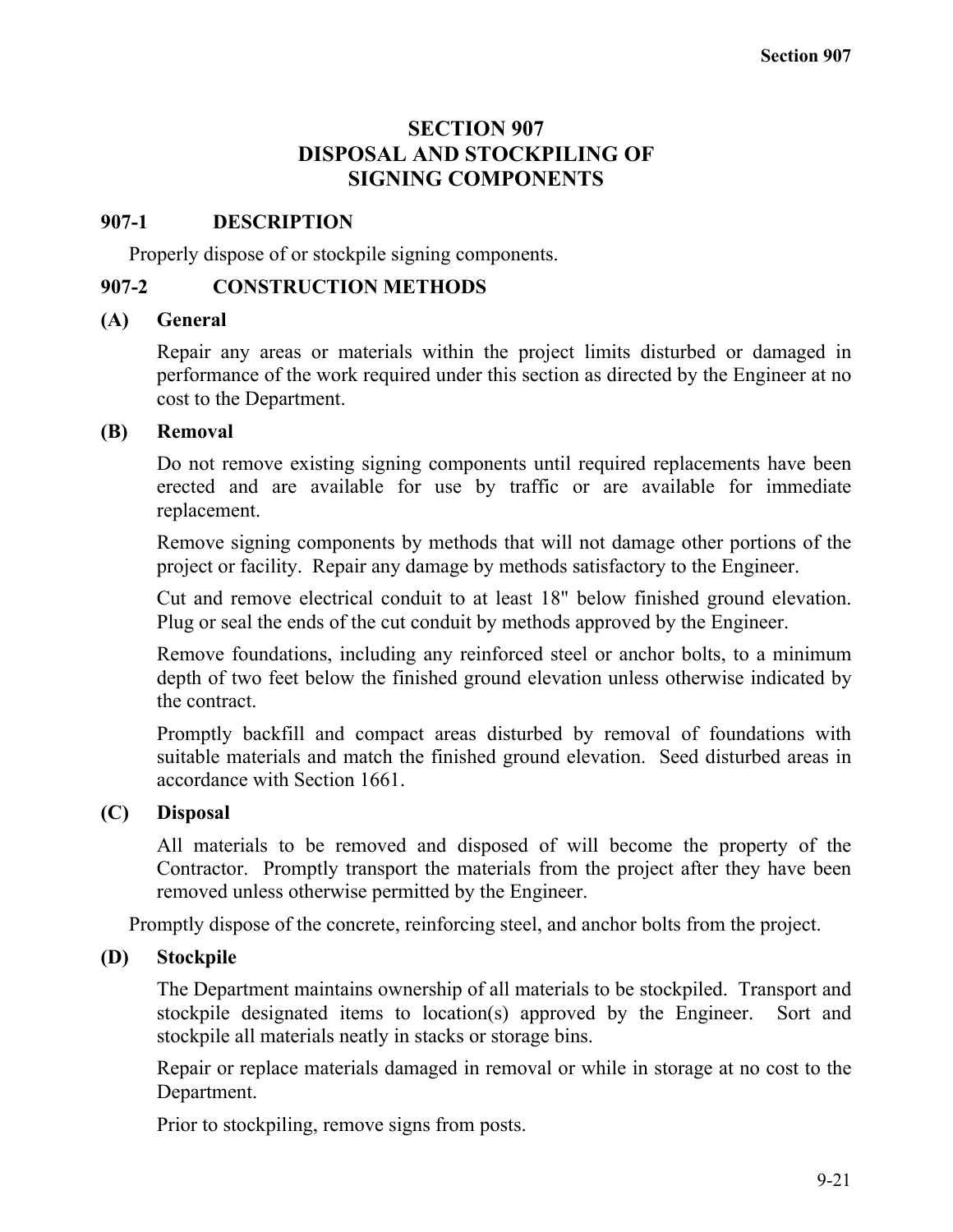## **907-3 MEASUREMENT AND PAYMENT**

The amount of disposal or stockpiling to be paid for will be the actual number of signing components that have been acceptably stockpiled or disposed. Removal is incidental to stockpiling and disposal. Secondary signs will be considered incidental work in conjunction with the primary sign. Sign assemblies consisting of more than one sign panel will be considered one sign. Overhead sign systems include signs, supports, walkways and all electrical components. Sign systems include signs, supports and foundations. Supports include any foundations.

Payment will be made under:

| Pay Item                                   | Pay Unit |
|--------------------------------------------|----------|
| Disposal of Sign System, Overhead          | Each     |
| Disposal of Sign System, Steel Beam        | Each     |
| Disposal of Sign System, U-Channel         | Each     |
| Disposal of Sign System, Wood              | Each     |
| Disposal of Sign, A or B, (Ground Mounted) | Each     |
| Disposal of Sign, A or B, (Overhead)       | Each     |
| Disposal of Sign, D, E, or F               | Each     |
| Disposal of Sign, Milemarker               | Each     |
| Disposal of Sign, Overlay (Overhead)       | Each     |
| Disposal of Sign, Overlay (Ground Mounted) | Each     |
| Disposal of Support, Overhead Structure    | Each     |
| Disposal of Support, Steel Beam            | Each     |
| Disposal of Support, U-Channel             | Each     |
| Disposal of Support, Wood                  | Each     |
| Disposal of Lighting System                | Each     |
| Disposal of Lighting Fixtures              | Each     |
| Disposal of Walkway                        | Each     |
| Stockpile Sign System, Overhead            | Each     |
| Stockpile Sign System, Steel Beam          | Each     |
| Stockpile Sign System, U-Channel           | Each     |
| Stockpile Sign System, Wood                | Each     |
| Stockpile Sign, A or B, (Overhead)         | Each     |
| Stockpile Sign, A or B, (Ground Mounted)   | Each     |
| Stockpile Sign, D, E, or F                 | Each     |